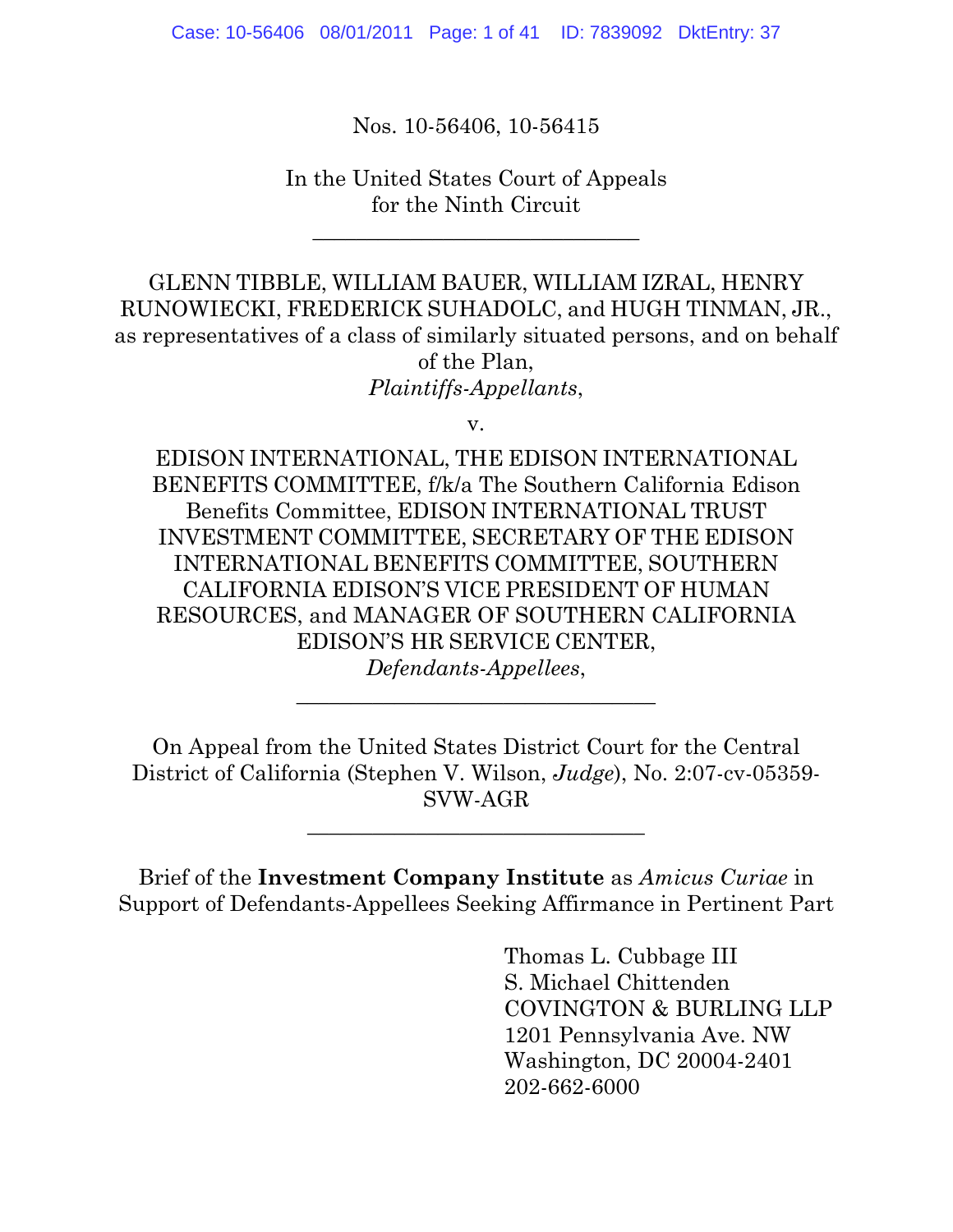Nos. 10-56406, 10-56415

In the United States Court of Appeals for the Ninth Circuit

\_\_\_\_\_\_\_\_\_\_\_\_\_\_\_\_\_\_\_\_\_\_\_\_\_\_\_\_\_\_

Glenn Tibble, et al., Plaintiffs-Appellants/Cross-Appellees,

v.

Edison International, et al., Defendants-Appellees/Cross-Appellants.  $\_$ 

## **Fed. R. App. P. 26.1 Disclosure Statement**

 The undersigned counsel of record for *Amicus Curiae* the Investment Company Institute hereby furnishes the following information in accordance with Rule 26.1 of the Federal Rules of Appellate Procedure:

 The Investment Company Institute has no publicly traded parent corporation.

Dated: August 1, 2011

 /s/ Thomas L. Cubbage III Attorney of Record for the Investment Company Institute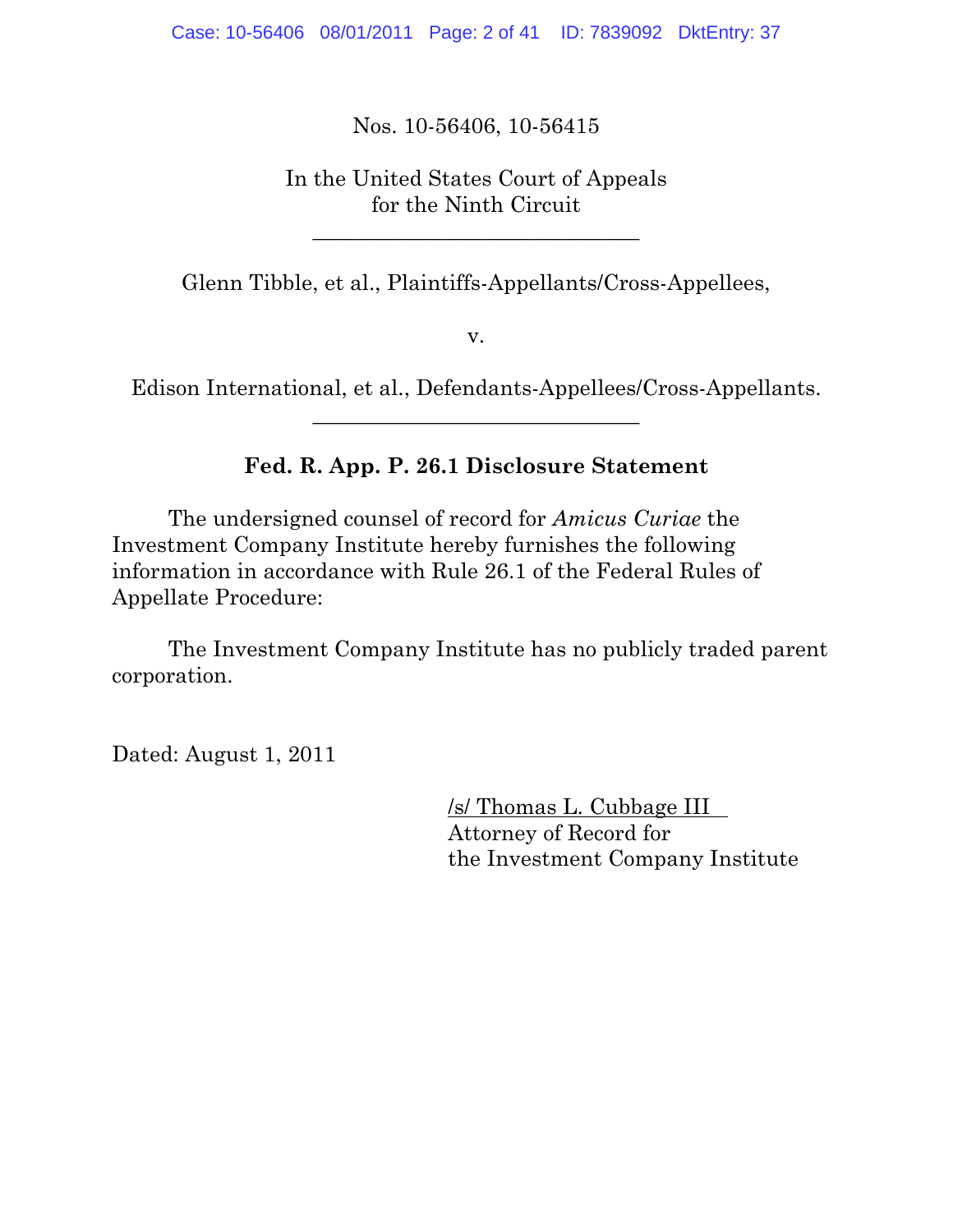# **TABLE OF CONTENTS**

# **Page**

|                |    | STATEMENT OF INTEREST OF THE AMICUS CURIAE 1          |  |  |  |  |  |
|----------------|----|-------------------------------------------------------|--|--|--|--|--|
|                |    |                                                       |  |  |  |  |  |
|                |    |                                                       |  |  |  |  |  |
| $\mathbf{I}$ . |    |                                                       |  |  |  |  |  |
| П.             |    |                                                       |  |  |  |  |  |
| Ш.             |    | Plaintiffs' Sweeping Challenges to Certain Investment |  |  |  |  |  |
|                | A. | "Retail" Mutual Funds and "Institutional" Investment  |  |  |  |  |  |
|                | Β. | Money Market Funds, Short-term Investment Funds,      |  |  |  |  |  |
|                |    |                                                       |  |  |  |  |  |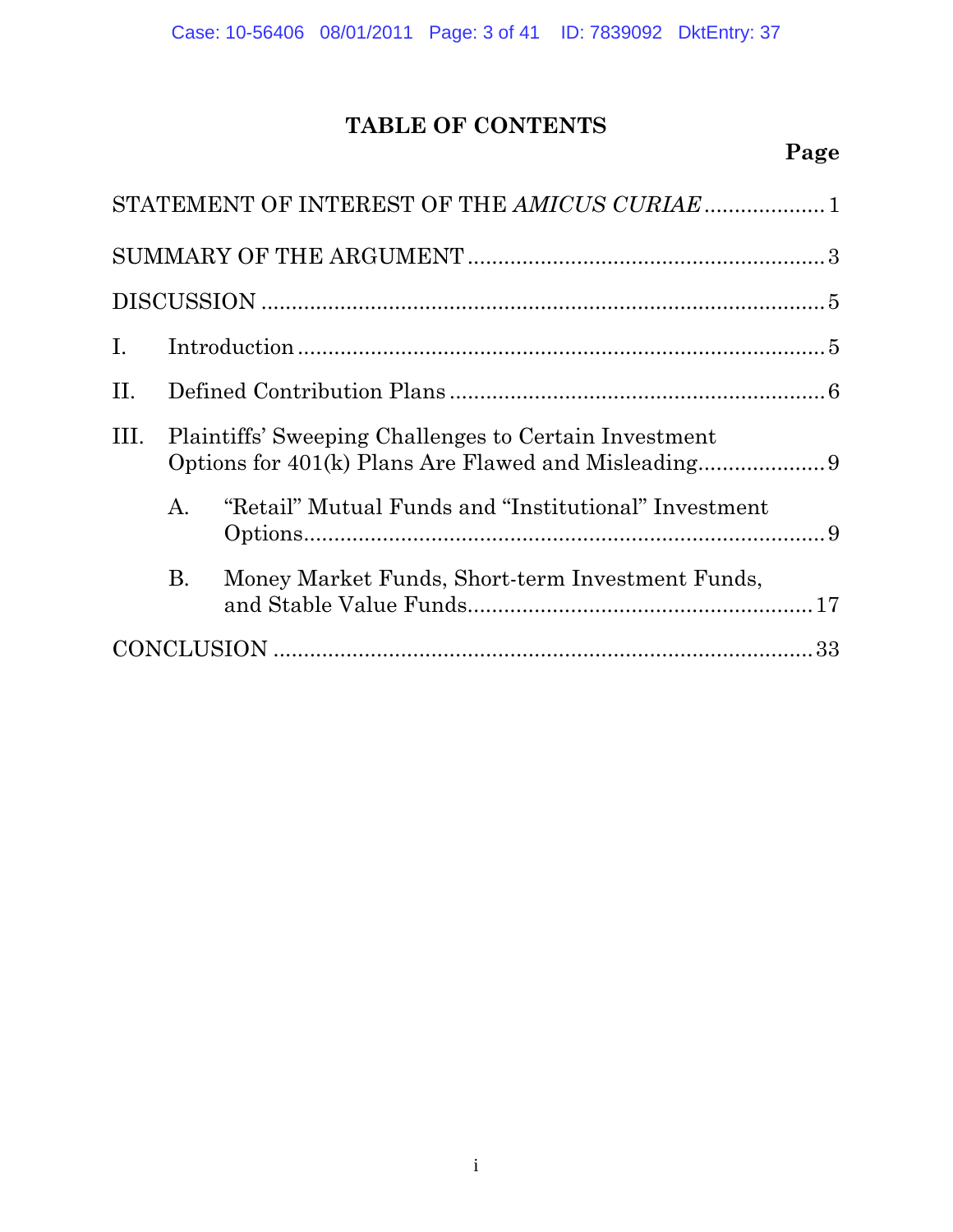# **TABLE OF AUTHORITIES**

| Page(s)                                                                    |
|----------------------------------------------------------------------------|
| <b>CASES</b>                                                               |
| Jones v. Harris Assocs., L.P.,                                             |
| Tibble v. Edison Int'l,                                                    |
| Tibble v. Edison Int'l,<br>No. CV 07-5359 SVW (AGRx),                      |
| <b>STATUTES</b>                                                            |
| The Securities Act of 1933 (the "1933 Act"),                               |
| The Securities Exchange Act of 1934, 15 U.S.C. $\S$ 78a <i>et seq</i> 16   |
| The Investment Company Act of 1940 (the "1940 Act"),                       |
|                                                                            |
|                                                                            |
| The Investment Advisers Act of $1940,15$ U.S.C. § 80b-1 <i>et seq. </i> 16 |
|                                                                            |
| Employee Retirement Income Security Act of 1974 ("ERISA"),                 |
|                                                                            |
|                                                                            |
|                                                                            |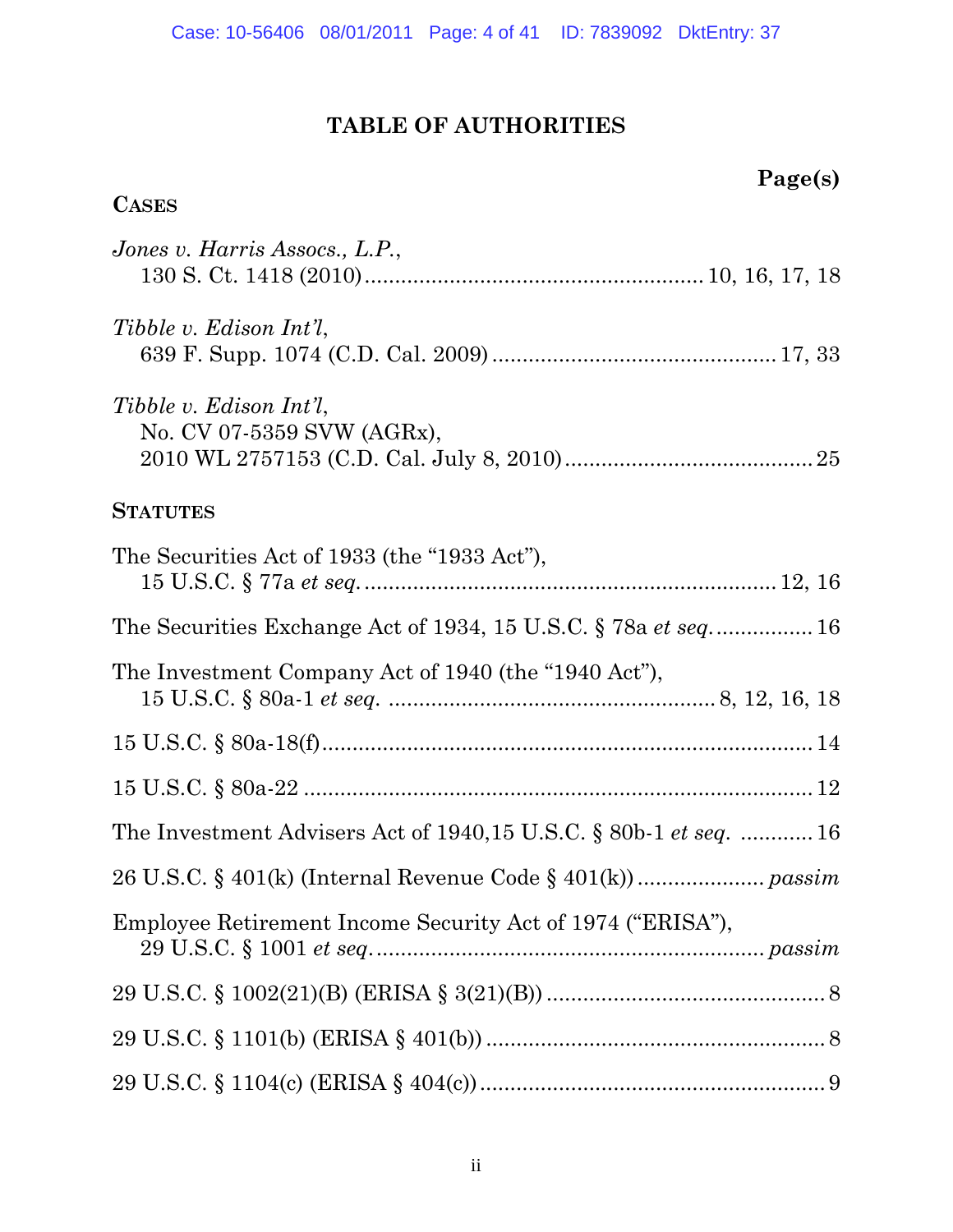# **RULES AND REGULATIONS**

# **OTHER SOURCES AND AUTHORITIES**

| Donahue, Paul J., Plan Sponsor Fiduciary Duty for the Selection of    |    |
|-----------------------------------------------------------------------|----|
| Options in Participant-Directed Defined Contribution Plans and        |    |
| <i>the Choice Between Stable Value and Money Market, 39 AKRON</i>     |    |
|                                                                       |    |
| <b>Employee Benefits Research Institute, Fundamentals of Employee</b> |    |
|                                                                       |    |
| Financial Accounting Standards Board, Derivatives                     |    |
| Implementation Group, Statement 133 Implementation Issue              |    |
| No. A16: Definition of a Derivative: Synthetic Guaranteed             |    |
|                                                                       | 28 |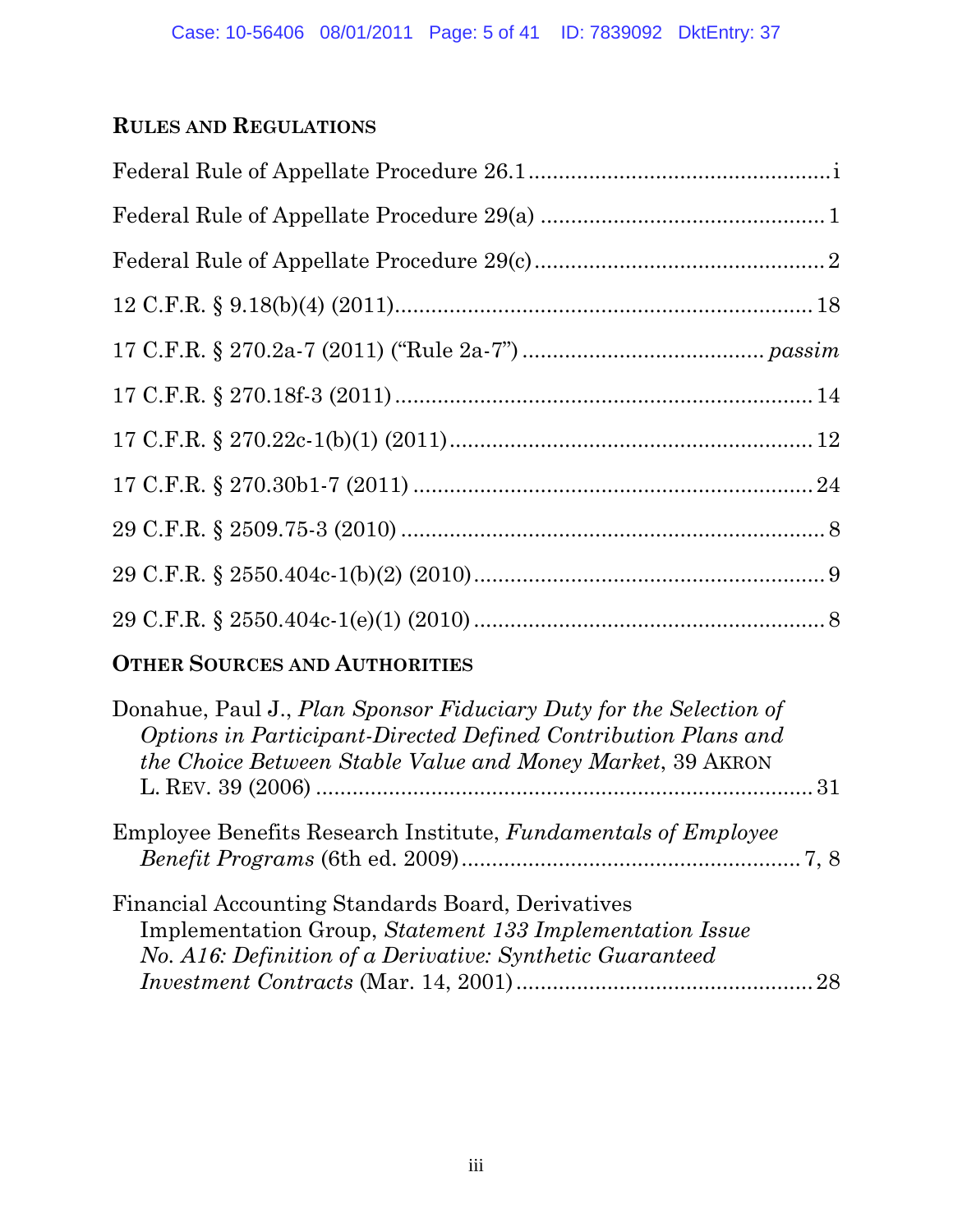| Financial Accounting Standards Board, FASB Staff Position No.<br>AAG INV-1 and SOP 94-4-1, Reporting of Fully Benefit-<br>Responsive Investment Contracts Held by Certain Investment<br>Companies Subject to the AICPA Investment Company Guide<br>and Defined-Contribution Health and Welfare and Pension |  |
|------------------------------------------------------------------------------------------------------------------------------------------------------------------------------------------------------------------------------------------------------------------------------------------------------------|--|
| Holden, Sarah, Michael Hadley and Shaun Lutz, The Economics of<br>Providing 401(k) Plans: Services, Fees, and Expenses, 2010 (ICI                                                                                                                                                                          |  |
| Investment Company Institute, Mutual Funds and Institutional                                                                                                                                                                                                                                               |  |
| Investment Company Institute, Report of the Money Market                                                                                                                                                                                                                                                   |  |
| Investment Company Institute, Summary of Money Market Fund                                                                                                                                                                                                                                                 |  |
| Laise, Eleanor, 'Stable' Funds are Looking Shakier, Wall St. J.,                                                                                                                                                                                                                                           |  |
| Stable Value Investment Association, Your Questions Answered                                                                                                                                                                                                                                               |  |
| U.S. Government Accountability Office, 401(k) Plans: Certain<br>Investment Options and Practices that May Restrict                                                                                                                                                                                         |  |
| VanDerhei, Jack, Sarah Holden, and Luis Alonso, 401(k) Plan<br>Asset Allocation, Account Balances and Loan Activity in 2009<br>20                                                                                                                                                                          |  |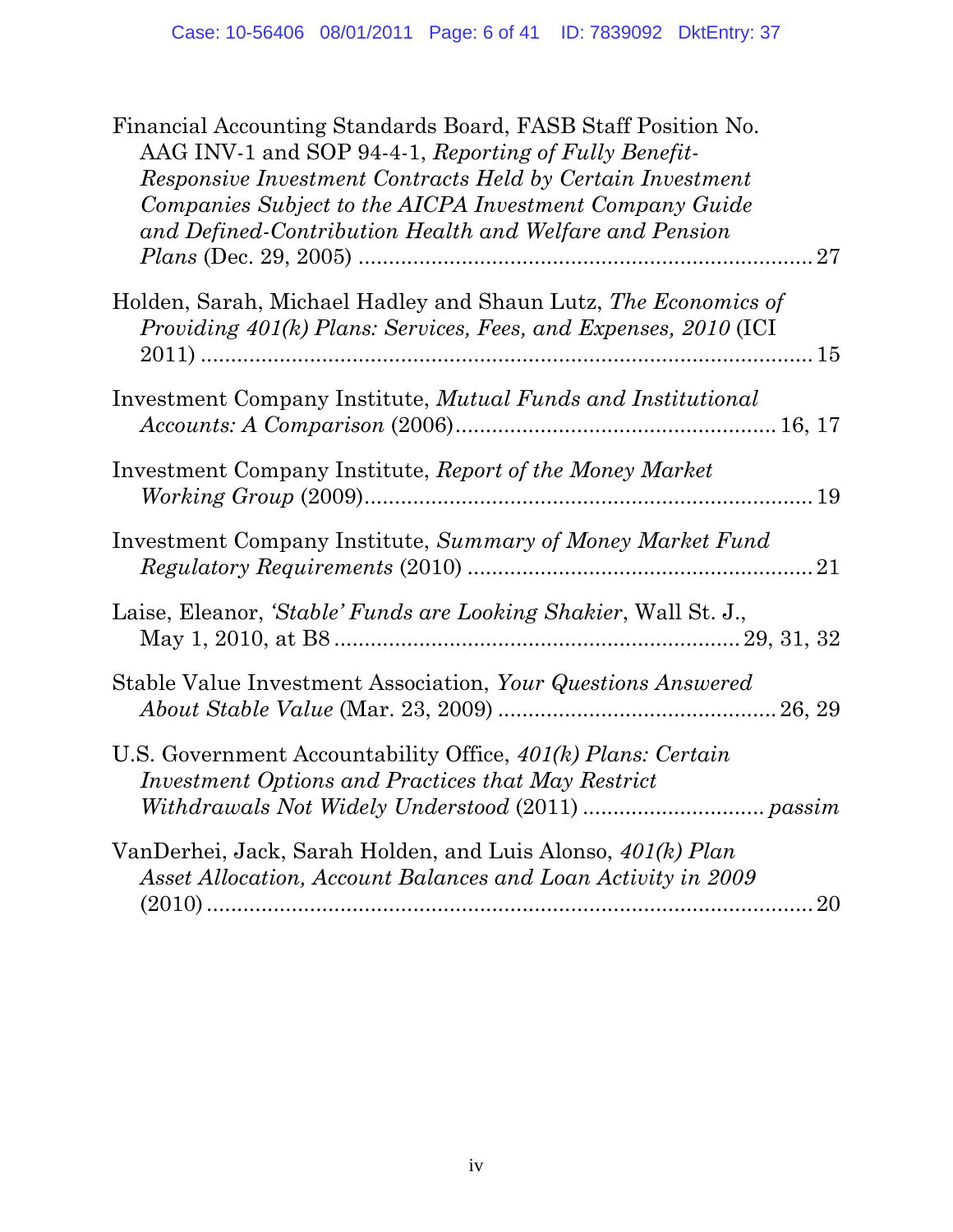#### **STATEMENT OF INTEREST OF THE** *AMICUS CURIAE*

With the written consent of all parties, in accordance with Federal Rule of Appellate Procedure 29(a), the Investment Company Institute ("ICI" or "Institute") respectfully submits this brief as *amicus curiae* in support of Defendants-Appellees.

ICI is the national association of investment companies in the United States. Its members include over 8,500 mutual funds. Since its founding in 1940, one of ICI's main objectives has been to protect and advance the interests of all mutual fund shareholders (including 401(k) plan participants invested in mutual funds) through advocacy directed at ensuring a sound legal and regulatory framework for the mutual fund industry. ICI's legislative, regulatory, and other initiatives focus on increasing government and public awareness of issues affecting investment companies and their shareholders. ICI conducts extensive research on the retirement market and the mutual fund industry, which is used and cited routinely by the Federal Reserve, the Department of Labor ("DOL"), and other regulators.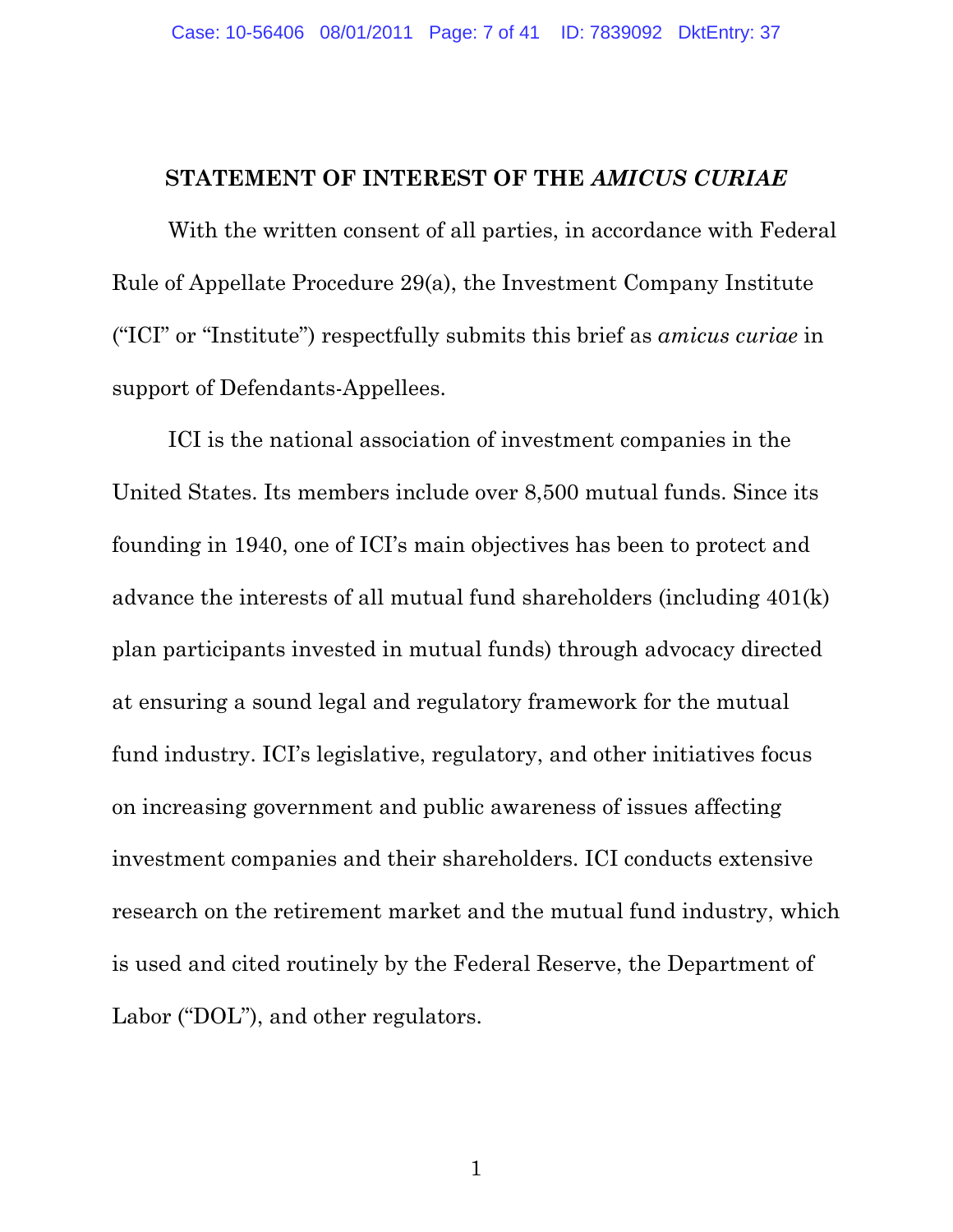Mutual funds are a major investment vehicle of choice for fiduciaries and participants in 401(k) plans. Money market mutual funds and collective funds that operate like money market funds frequently appear among the options plans make available to participants that are designed to minimize the risk of losses of principal.

No party to this action authored this *amicus* brief in whole or in part, and neither any party, any party's counsel, nor any other person (other than the Institute or its counsel) contributed money that was intended to fund preparing or submitting this brief. *See* Fed. R. App. P.  $29(c)(5)$ .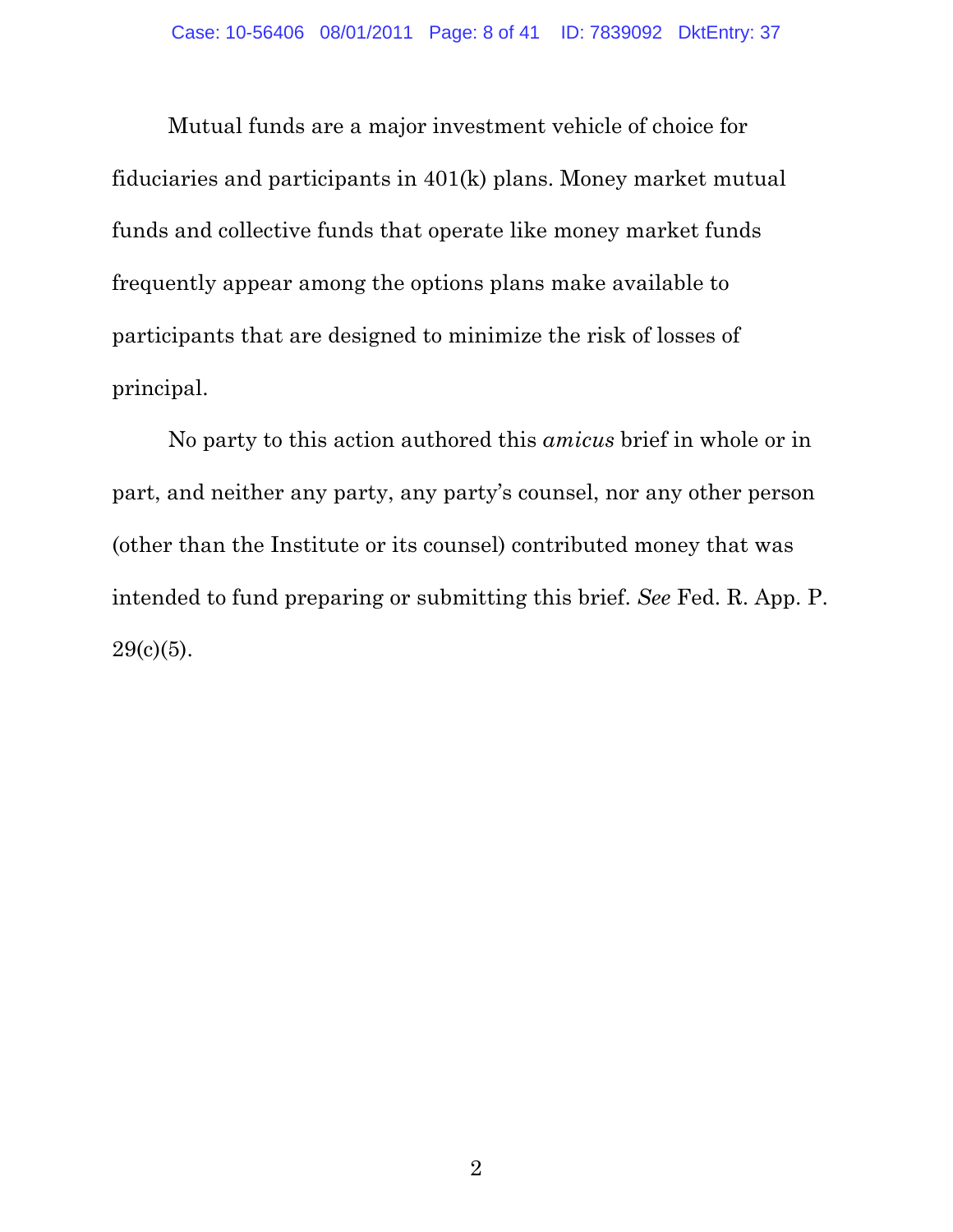#### **SUMMARY OF THE ARGUMENT**

The Plaintiffs in this action contend, *inter alia*, that decisions to make certain investment options available to participants in the Edison 401(k) plan violated the fiduciaries' duty of prudence under ERISA. Plaintiffs specifically contend that so-called "retail" mutual funds offered by the Plan and the Plan's Money Market Fund would not have been offered by a prudent fiduciary. These contentions disregard the needs of defined contribution plans and important facts about these types of investment options.

Large defined contribution plans such as the Edison Plan typically allow thousands of participants to make and to change investment options as frequently as daily. Those participants include people with varied investment strategies and goals; they typically include some who want to emphasize liquidity in anticipation of an upcoming distribution from the Plan. Because participants are allowed by the Plan to make investment decisions, the availability of information in a readilyunderstood format can be an important factor in choosing the options provided to them.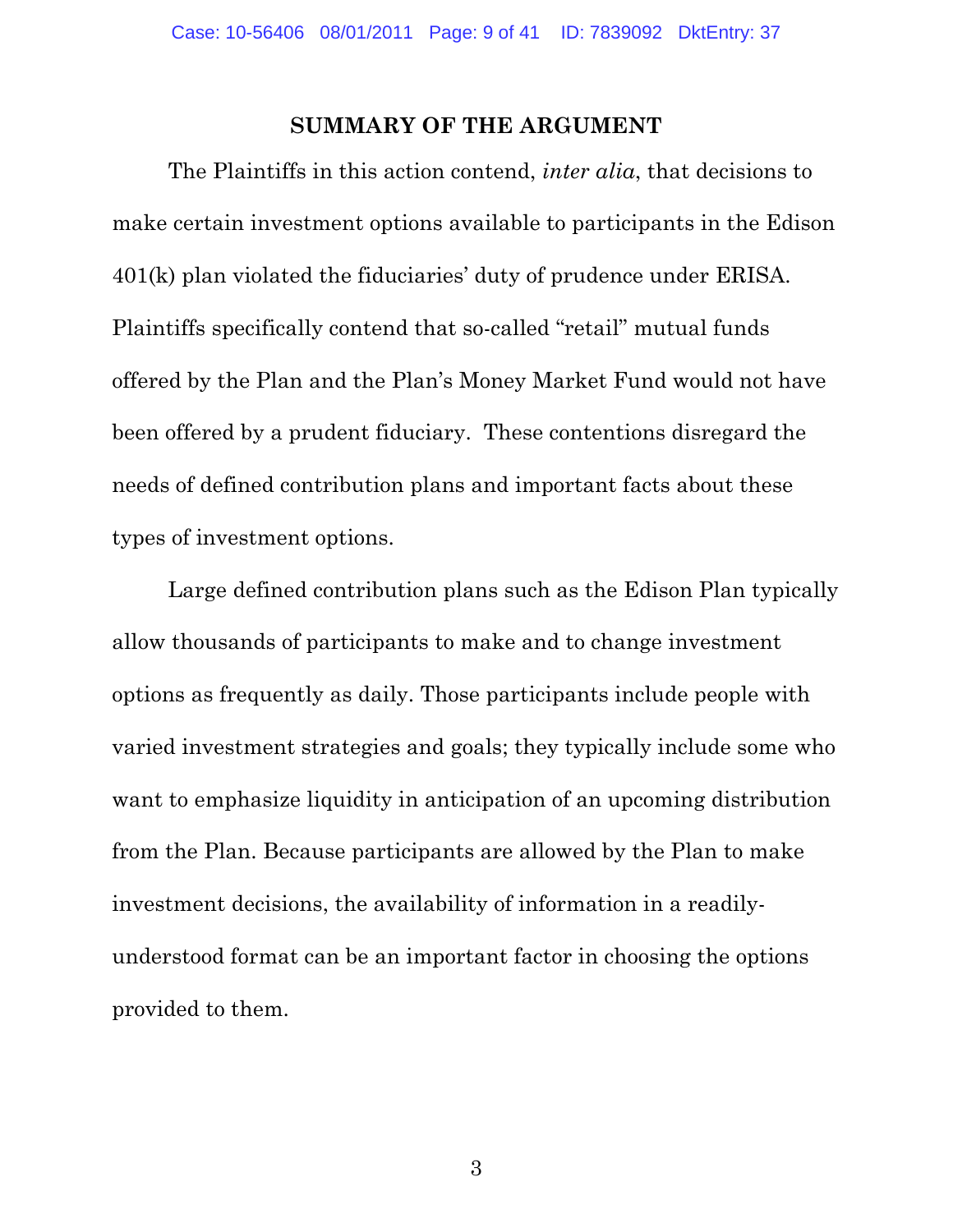Mutual funds are designed to pool the capital of numerous investors in order to assemble a portfolio of investments that meets each fund's stated strategy and objectives. Investors in mutual funds benefit from the protections that stem from the strict regulatory requirements for registered mutual funds under securities laws and SEC regulations. Because mutual funds are designed (and required by law) to meet the transactional and informational needs of numerous investors, mutual funds are well suited for use as investment options for defined contributions plans.

Plaintiffs' argument that what they call "retail" mutual funds should not be offered to plan participants rests upon unfounded premises about the costs and benefits of such mutual funds and their potential alternatives. Research, including data compiled by the Institute, demonstrate that the expenses borne by mutual fund investors in 401(k) plans compare well to alternatives. Moreover, the Court should be wary of misleading comparisons between (i) the expenses of mutual funds, which include not only investment advisory fees but also expenses for other services of value to plan participants,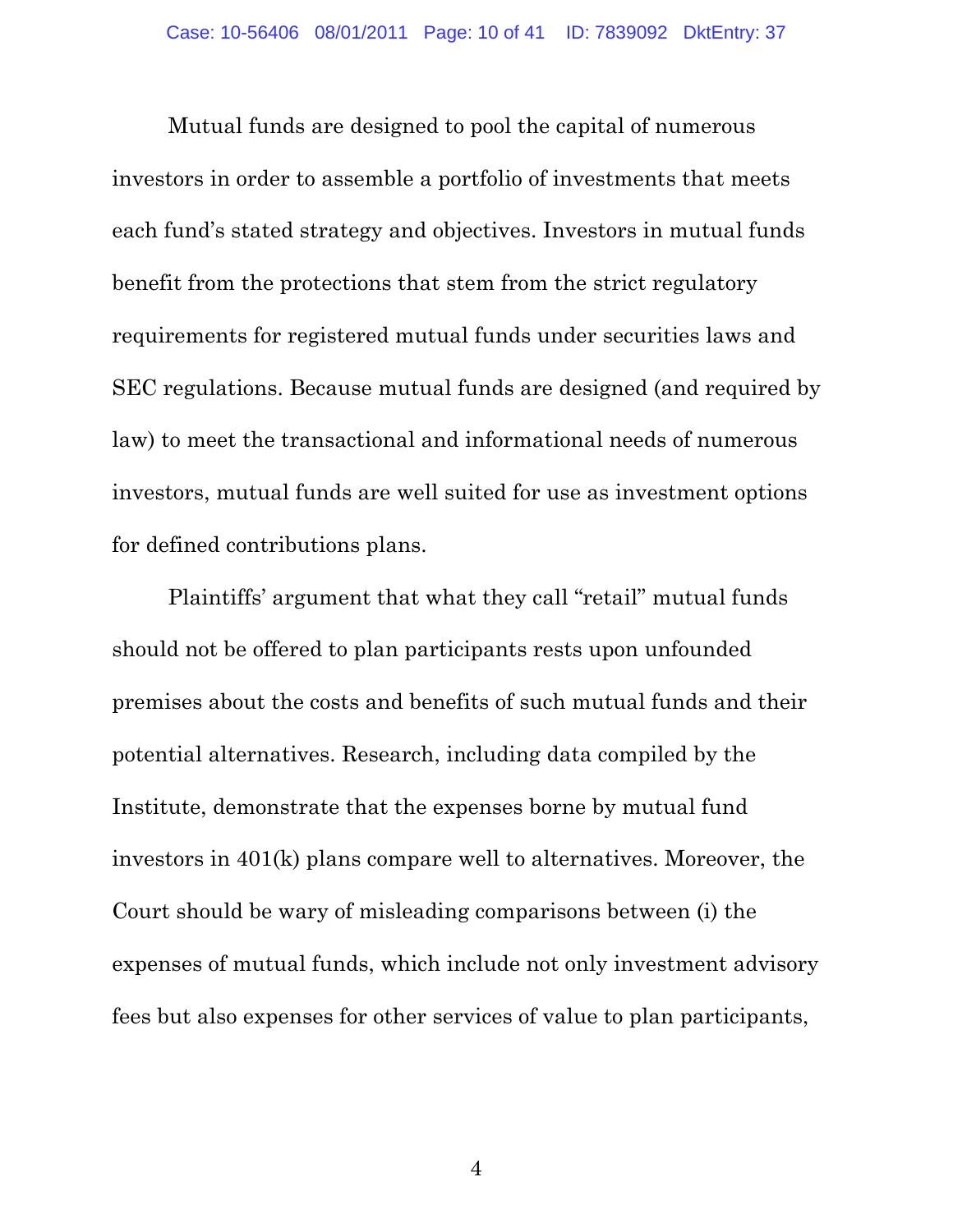and (ii) the investment advisory fees (alone) of alternatives such as collective trusts.

Plaintiffs also claim that prudent fiduciaries should not offer money market mutual funds (or short-term investment funds with similar features); instead, they argue, fiduciaries should always opt for stable value funds. Although Plaintiffs claim that stable value funds always provide a better investment return without increased risk to the investor, that argument disregards material differences between stable value funds and money market funds — particularly with regard to liquidity risk. Given the differences, while a prudent fiduciary could decide to offer a stable value fund, that type of investment is not inherently superior (or inferior) to a money market fund or short-term investment fund.

#### **DISCUSSION**

### **I. Introduction**

The District Court ruled on many issues. Given limited space, this brief will focus upon the issues involving the appropriateness of certain investments in the plan. While this case should be decided on the basis of its own specific facts, Plaintiffs have made broad categorical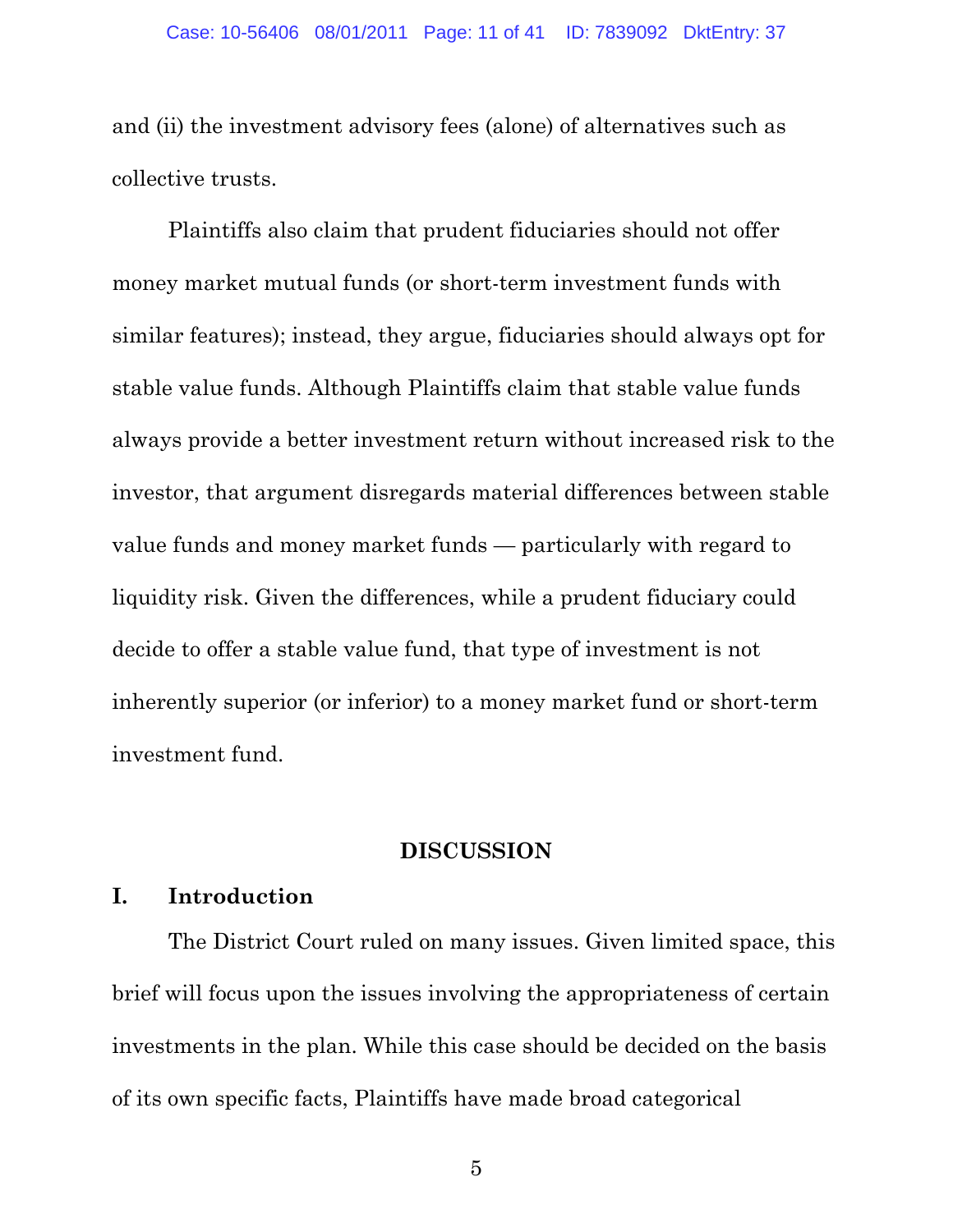assertions about certain kinds of investment options, arguing that prudent plan fiduciaries should never select either "retail" mutual funds or money market funds as investment options for a large plan. As explained below, the Court should reject those sweeping assertions.

#### **II. Defined Contribution Plans**

Before turning to Plaintiffs' arguments concerning investment options offered to participants in defined contribution plans, let us recall important features of those plans.

Defined contribution plans provide benefits to participants based on balances in accounts maintained for each participant. A participant's account reflects her interest in the contributions made to the plan and her share of the plan's investment experience and expenses. The most common defined contribution plans are 401(k) plans.

Most 401(k) plans allow each participant to allocate all or part of the participant's account balance among several designated investment options. Many plans allow participants to elect to change investments as often as daily. Because participants vary in age and other respects, they may prefer different investment styles to achieve varied goals according to their own objectives, risk tolerances, expected retirement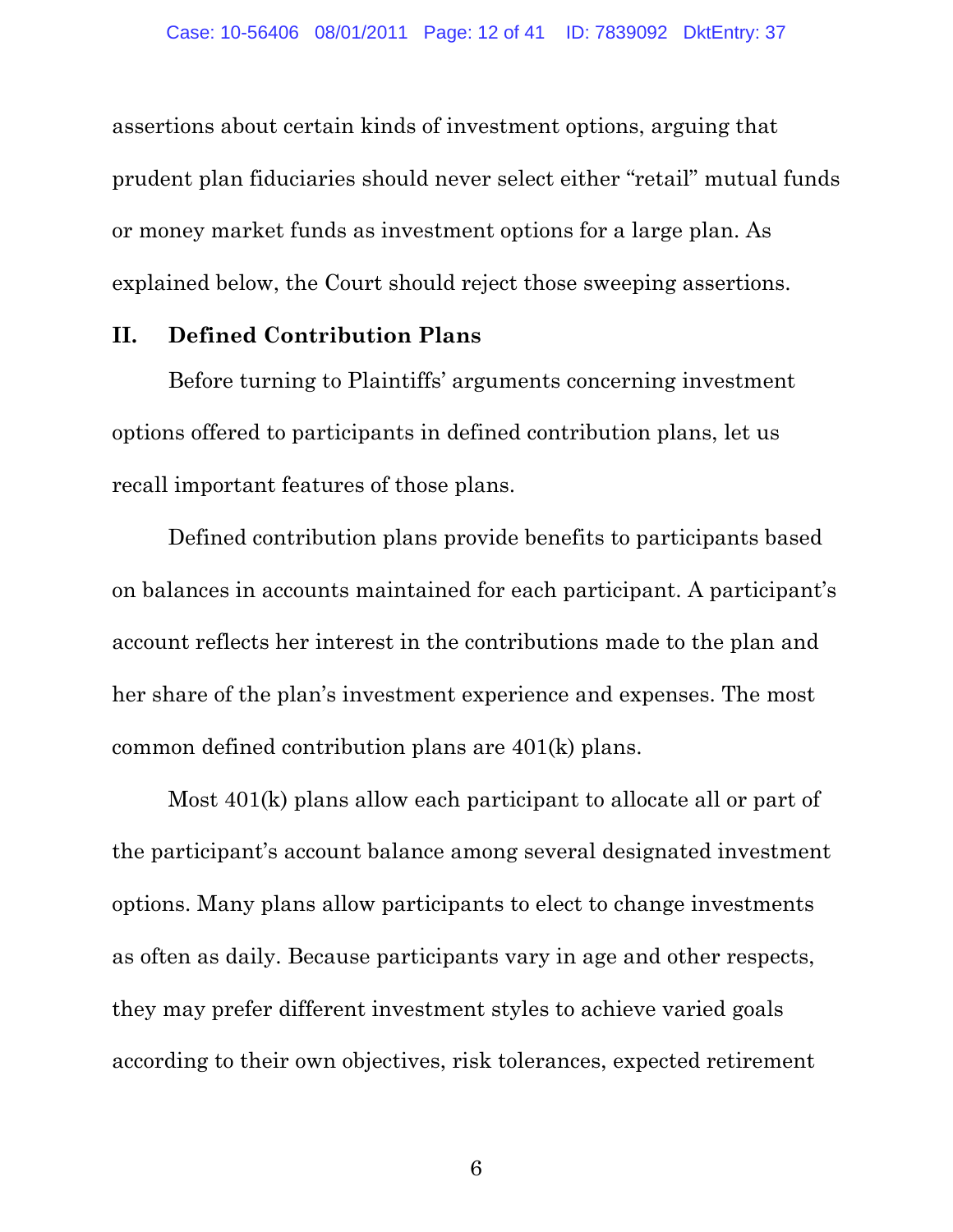dates, and other savings needs. For example, some participants may be near, or in, retirement and thus seek primarily to preserve capital pending a distribution from the plan in the relatively near future. Yet other participants may be decades away from retirement and favor more growth-oriented investments that are likely to achieve larger aggregate returns over the long term.

In large plans, investment decisions are made individually by thousands of participants, any one of whom may elect to change an investment on any business day. Moreover, once participants become eligible for distributions, they typically are permitted to request that part or even all of their account balances be paid to them.1 The transactional patterns of participant-directed 401(k) plans therefore differ greatly from those of a typical defined benefit pension plan, which

<sup>&</sup>lt;sup>1</sup> In addition to distribution requests by workers who have retired, participants who change employers may elect to take distributions in order to transfer their current 401(k) account balances to an individual retirement account or a new employer's 401(k) savings plan. *See generally* Employee Benefits Research Institute ("EBRI"), *Fundamentals of Employee Benefit Programs* at 90 (6th ed. 2009), *available at* www.ebri.org/pdf/publications/books/fundamentals/2009/ 08 401k-Pls RETIREMENT Funds 2009 EBRI.pdf.

All websites cited in this brief were last visited on July 30, 2011.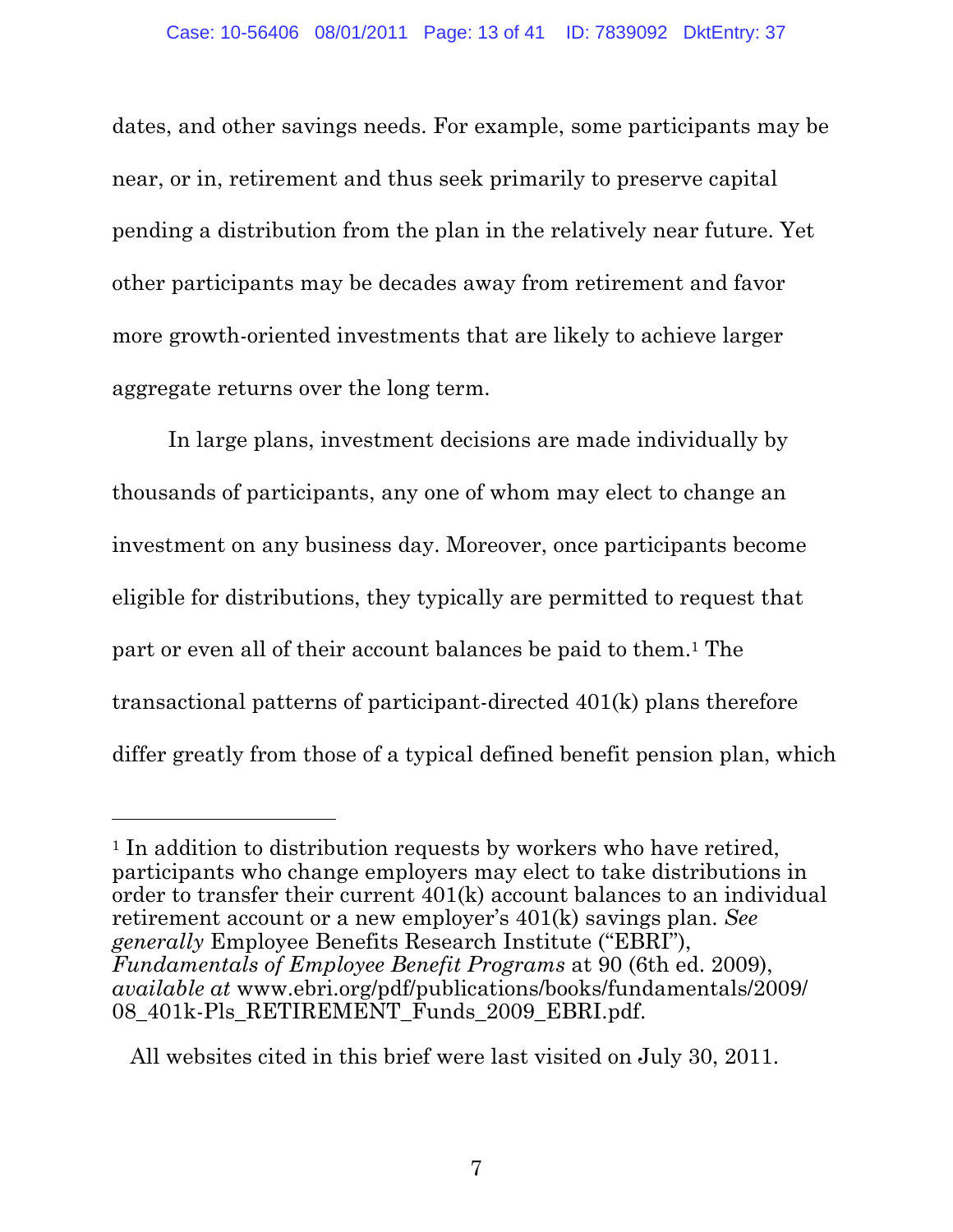#### Case: 10-56406 08/01/2011 Page: 14 of 41 ID: 7839092 DktEntry: 37

invests an aggregate trust fund from which formulaic benefits are paid periodically to retirees.

The investment options offered by 401(k) plans differ from plan to plan, but frequently include a mix of pooled equity or bond investment vehicles, capital preservation products (*e.g.*, money market funds or stable value funds), and employer stock.<sup>2</sup> Because mutual funds offer diversified investment portfolios and provide publicly available information that can help participants make informed decisions, mutual funds are especially popular investment options.

Numerous ERISA provisions and DOL regulations expressly contemplate that plan assets may be invested in mutual funds operated under the Investment Company Act of 1940, 15 U.S.C. § 80a-1 *et seq.* (the "1940 Act").3 Certain regulations also contemplate potential

<sup>2</sup> *See* EBRI, *Fundamentals* , supra note 1, at 82.

<sup>3</sup> *See* 29 U.S.C. § 1002(21)(B) (specifying that plan investment in a mutual fund does not make the fund's adviser a plan fiduciary for ERISA purposes); *id.* § 1101(b)(1) (specifying that mutual fund shares owned by a plan are plan assets, but that such mutual fund's underlying investments are not plan assets); 29 C.F.R. § 2509.75-3 (2010) (specifying that "a person who is connected with an investment company … is not deemed to be a fiduciary of or party in interest with respect to a plan solely because the plan has invested in the investment company's shares"); *id*. § 2550.404c-1(e)(1)(i) (2010) (defining mutual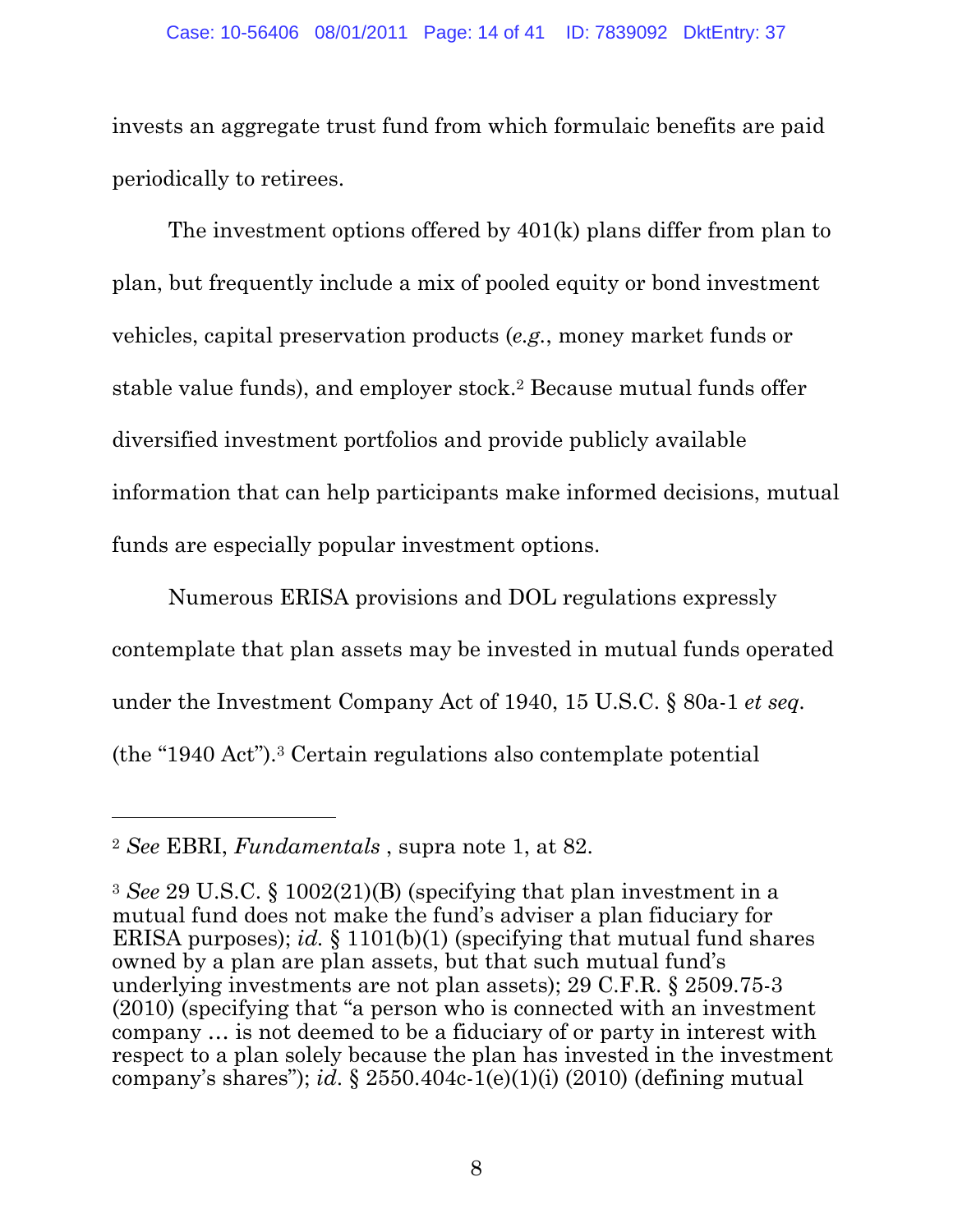investment choices that emphasize liquidity and capital preservation over long-term growth.4

## III. **Plaintiffs' Sweeping Challenges to Certain Investment Options for 401(k) Plans Are Flawed and Misleading**

This lawsuit began with scattershot challenges to many facets of the Edison Plan. Although proceedings in the district court narrowed the issues, Plaintiffs continue to make sweeping contentions and ask this Court, *inter alia*, to rule that it would be inherently imprudent for fiduciaries of large 401(k) plans to make (*i*) retail mutual funds and (*ii*) money market funds available to plan participants. Those contentions ignore or mischaracterize the nature of these investment options and their supposed alternatives.

## **A. "Retail" Mutual Funds and "Institutional" Investment Options**

In the words of the Appellant's First Brief, "Plaintiffs contend that Defendants' use of retail mutual funds as Plan investment options was both imprudent and disloyal … particularly [but not exclusively] as to

funds as "look-through investment vehicles" for purposes of regulations implementing ERISA Section 404(c), 29 U.S.C. § 1104(c)).

<sup>4</sup> *See*, *e.g.*, 29 C.F.R. § 2550.404c-1(b)(2)(ii)(C)(*2*)(*ii*) (2010) (referring to "an income producing, low risk, liquid fund" investment option).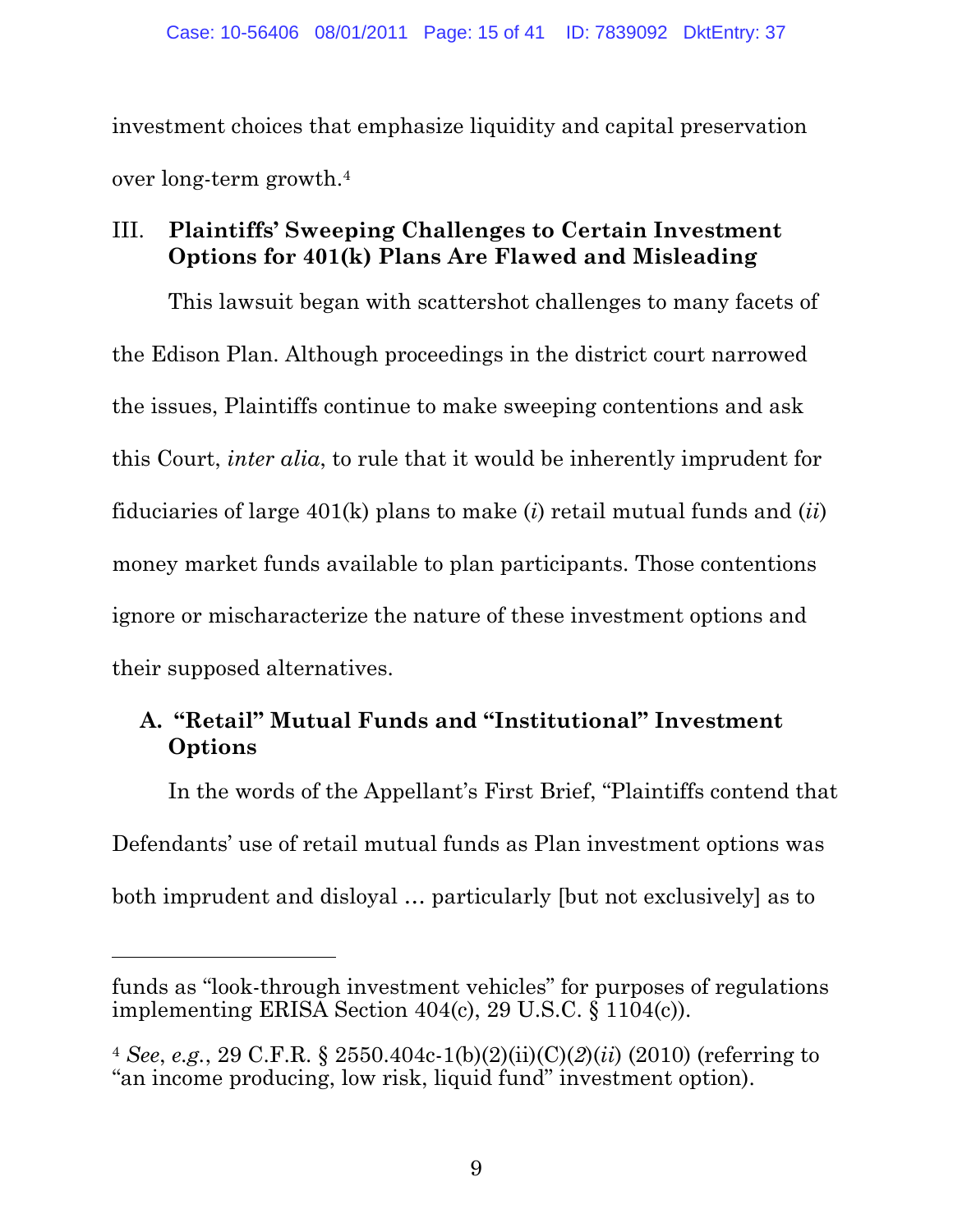the mutual funds that had institutional class shares." App't First Br. at 8. They also contend that "while retail mutual funds may be reasonable for individual investors with small amounts to invest, they are unreasonably expensive and poorly performing investments for large, institutional investors such as this multi-billion dollar plan." *Id*. at 31. In response to evidence that employees' union representatives sought mutual fund options, Plaintiffs argue that Defendants were obligated by ERISA to suggest instead "institutional alternatives such as separate accounts or commingled funds in the same variety of [investment] styles …." *Id*. at 32.

For reasons explained below, these contentions stem from false premises, in part because of Plaintiffs' slippery imprecision when referring to "retail" mutual funds and the "institutional" alternatives to which they supposedly compare unfavorably.

### **1.** *Mutual Funds Generally*

A mutual fund is a pool of assets, consisting primarily of a portfolio of securities purchased with capital obtained from the fund's shareholders. *Jones v. Harris Assocs., L.P.*, 130 S. Ct. 1418, 1422 (2010).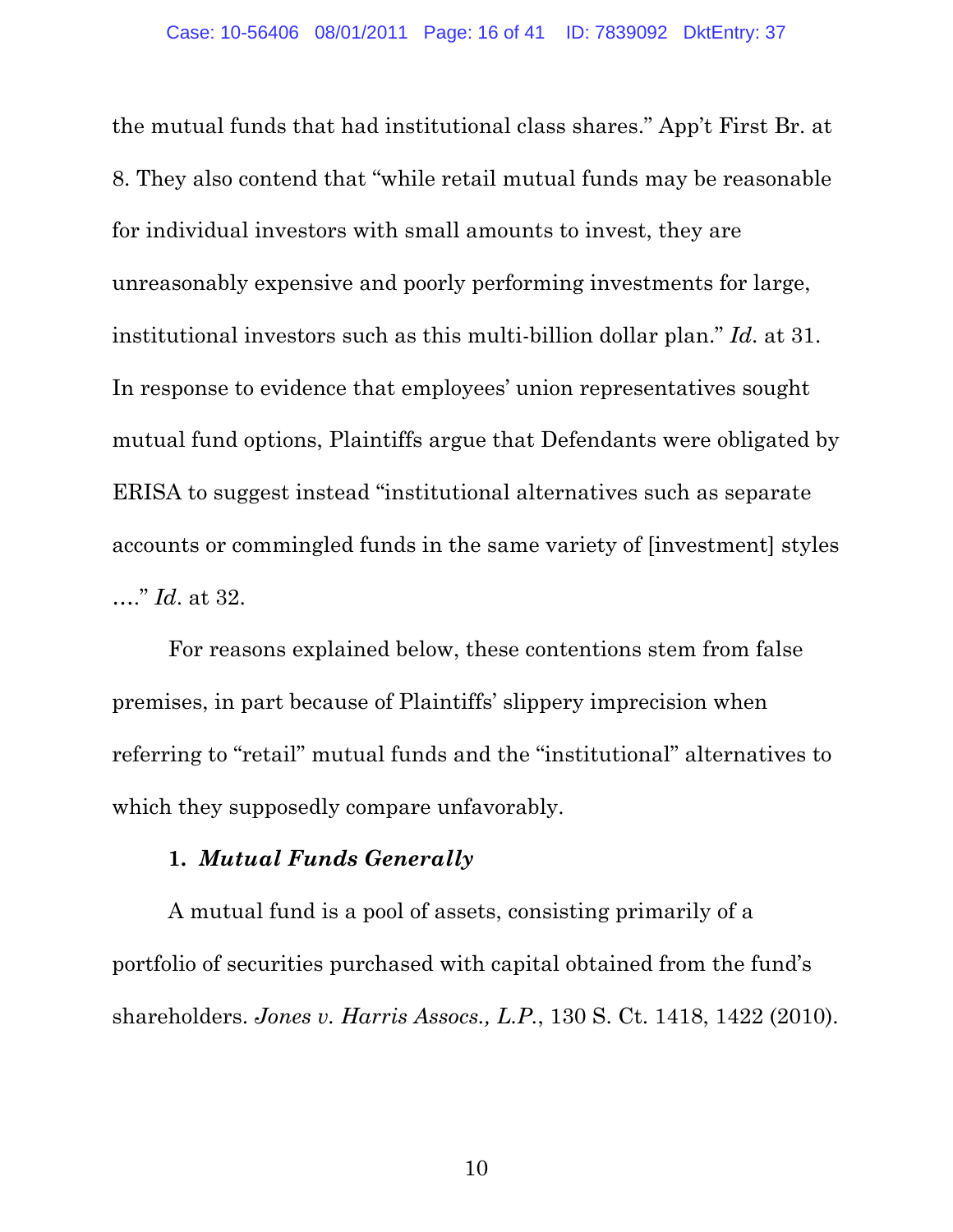The fund's raison d'être is to allow shareholders to collectively and efficiently purchase a diversified and professionally managed portfolio, even if they make relatively small individual investments. Under the management of its investment adviser, a mutual fund assembles its portfolio in accord with stated objectives. These investment objectives, and the styles and strategies to obtain them, can vary greatly — *e.g.*, different types of securities (equity, fixed income, or both), different sizes of targeted enterprises ("large cap," "small cap," etc.), different geographic locations (domestic U.S., emerging foreign markets, etc.), different management styles (index-based versus active management), and so on.

Like other professional services, the investment management services provided by mutual funds are not fungible. Even two mutual funds with the same basic objectives  $-e.g.,$  two small cap growth funds — can be expected to assemble different portfolios and often achieve materially different investment results. Thus investment management resembles other professional services, such as medical and legal services, whose providers are not interchangeable.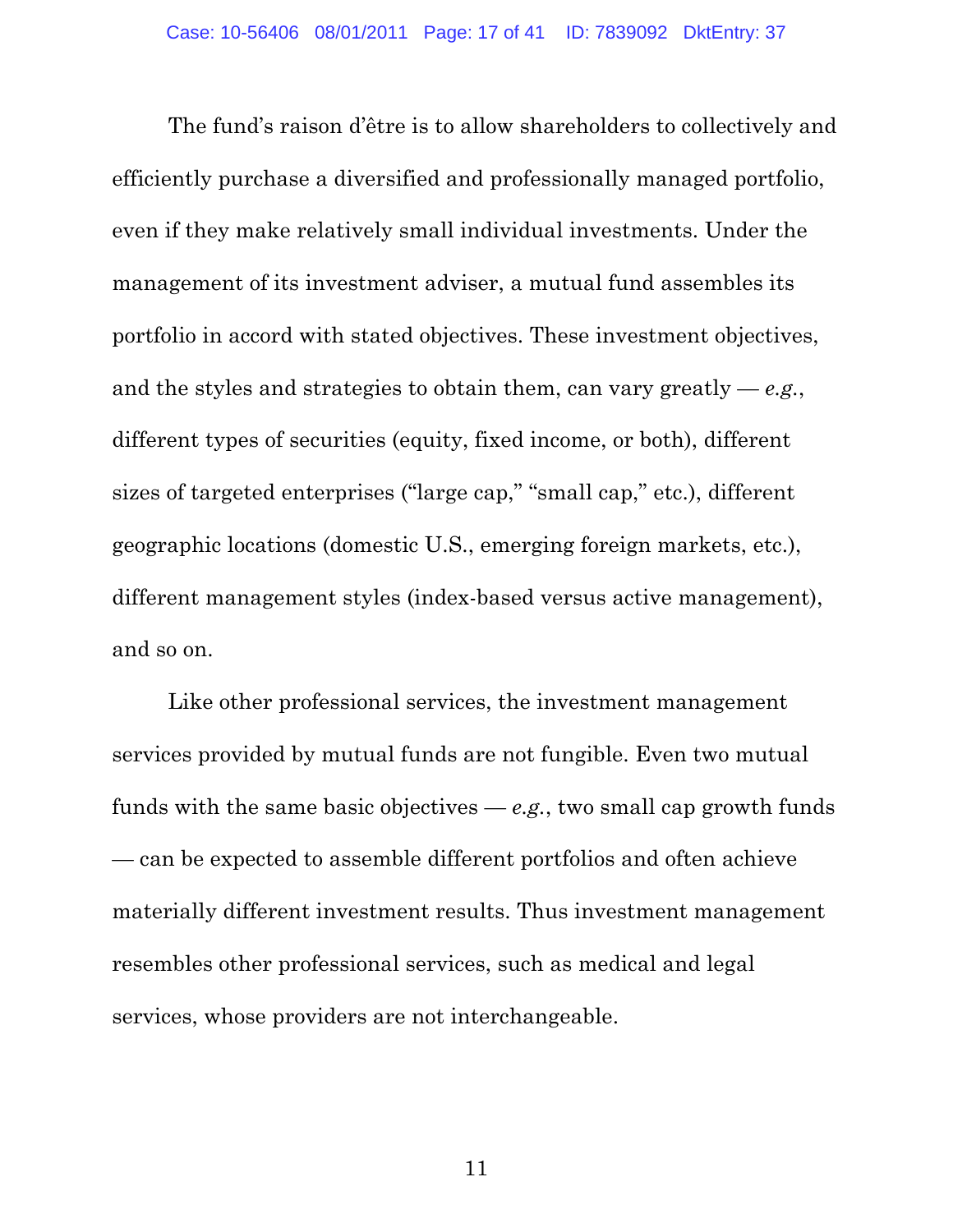In addition to investment management, mutual funds provide numerous other services to shareholders, including communications with shareholders, compliance with myriad regulations, and accounting services. Required by law to provide daily pricing<sup>5</sup> and daily redemption,6 mutual funds typically build or contract for the technological capacity to handle purchase, redemption, and exchange orders of thousands of shareholders daily and to provide ongoing recordkeeping and customer service to large numbers of investors. Mutual funds incur expenses for providing all of these services to shareholders.

Mutual funds are governed by all of the major securities laws, including the 1940 Act, the Securities Act of 1933, and implementing regulations. These laws govern, *inter alia*, mutual fund capital structure, custody of fund assets, and how funds value their portfolios. This regulatory framework holds advisers and fund boards to fiduciary standards, strictly regulates conflicts of interest, and imposes disclosure rules with the needs of ordinary investors in mind. Those disclosure

<sup>5 17</sup> C.F.R. § 270.22c-1(b)(1) (2011).

<sup>6 15</sup> U.S.C. § 80a-22.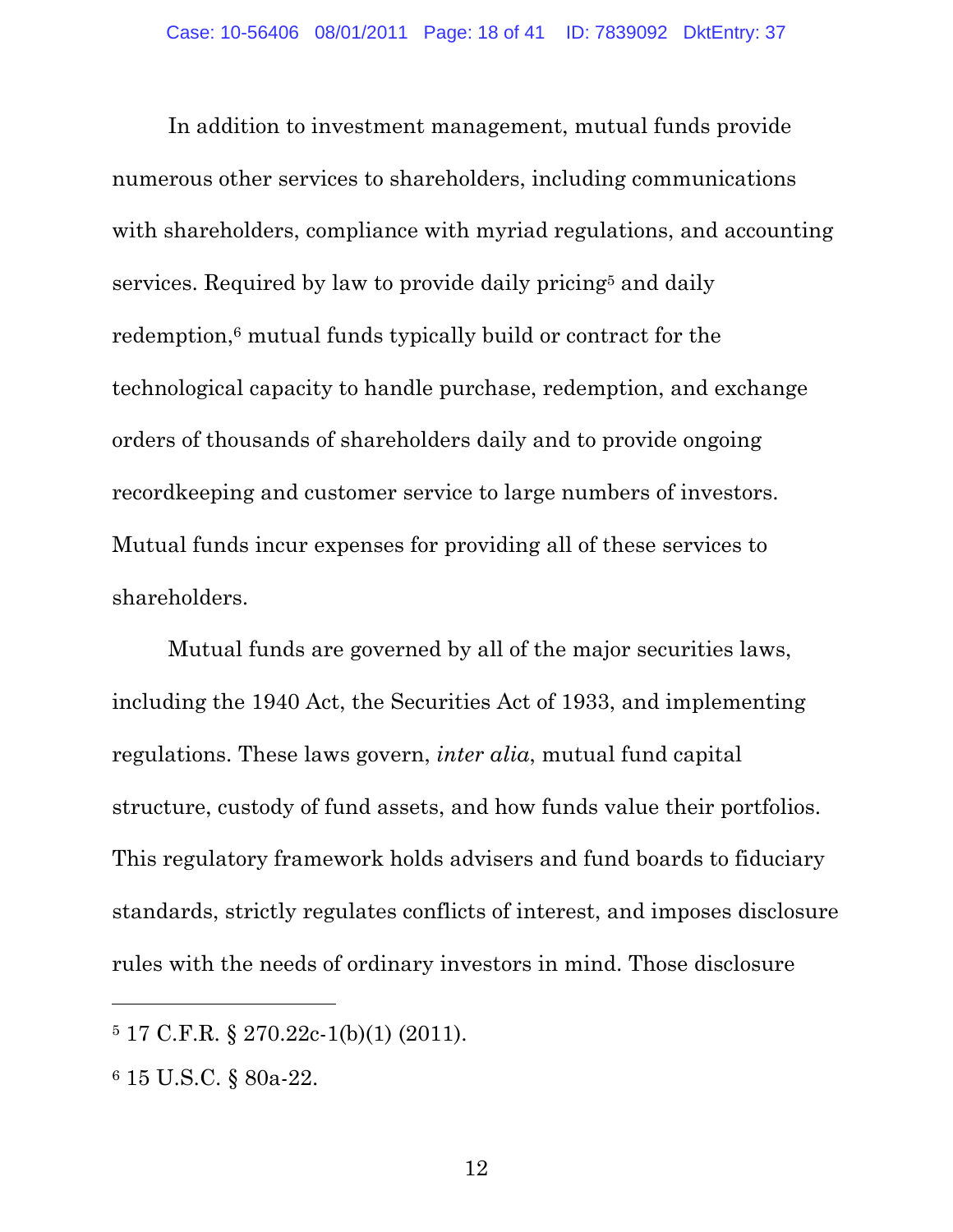rules require that each mutual fund provide shareholders a prospectus containing extensive information about the fund's organization, fees and expenses, investment strategy, investment risks, and past performance, as well as a summary prospectus that discloses the key information in plain English and in a standardized format. These valuable protections are among the reasons that mutual funds are highly favored by individual investors as well as corporations and other institutions.

### **2.** *"Retail" and "Institutional" Investment Vehicles*

In attempting to establish "retail" as a shorthand and pejorative label, Plaintiffs have mischaracterized how mutual fund fees work and incorrectly suggest that "retail" mutual funds are essentially the "expensive" funds.

First, all mutual fund investments (including those in "institutional share classes" of mutual funds) have features characteristic of investments in "retail" products. All mutual funds must be capable of interacting with and serving large numbers of shareholders. Moreover, *any* kind of investment vehicle that a 401(k) plan offers to thousands of individual, decision-making participants —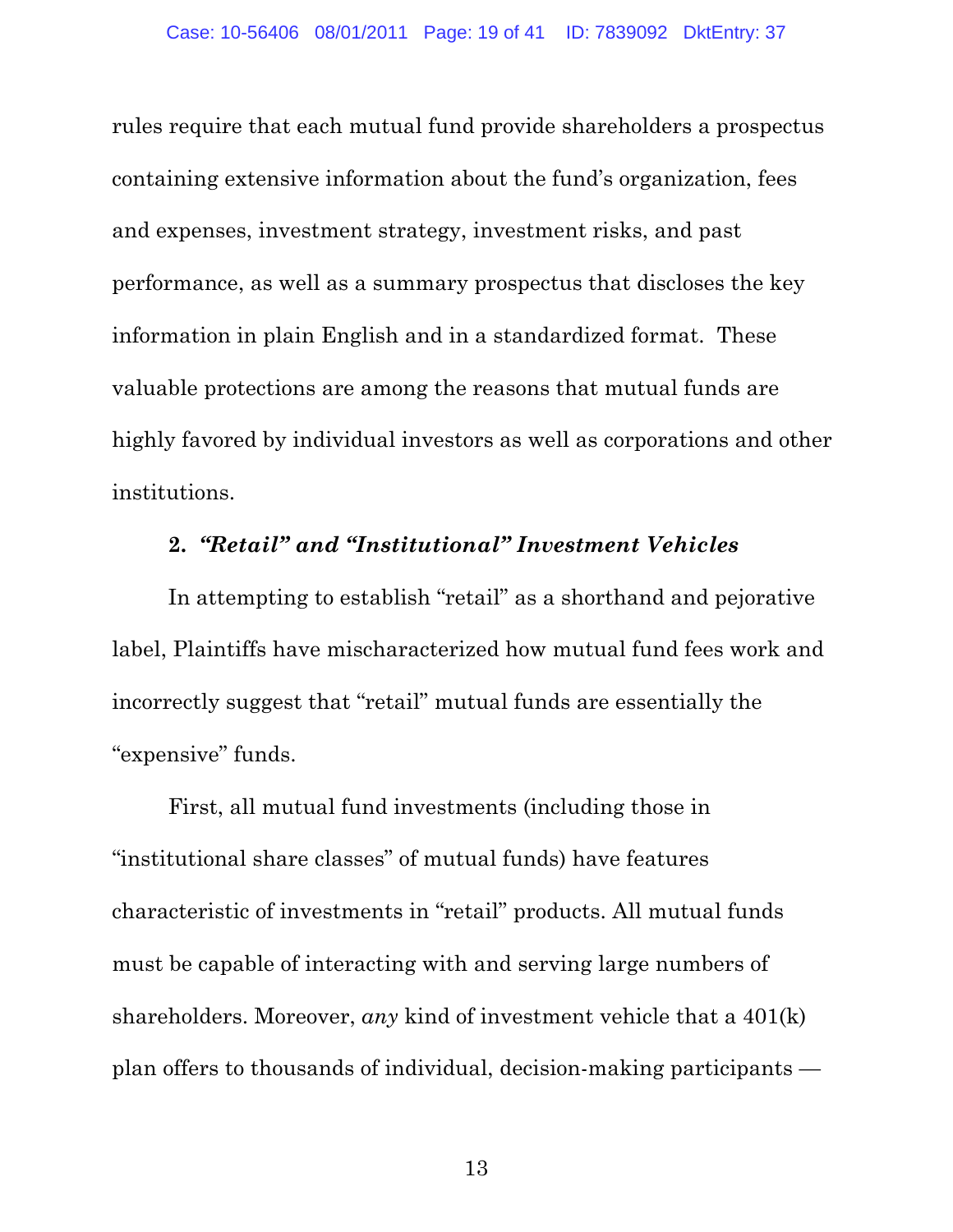whether or not it is a mutual fund — takes on a "retail" character in that setting. Thus, in the 401(k) plan setting, even trust fund vehicles such as "separate accounts" and "commingled funds" must take on, or be complemented with the services of other vendors to provide, many of the same characteristics as "retail mutual funds."

Second, contrary to Plaintiffs' implied suggestion, individual 401(k) plan fiduciaries cannot negotiate pricing with mutual funds. The securities laws require each and every shareholder in a particular share class to incur the same expense ratio as every other shareholder in that class.7 Mutual funds may establish distinct share classes within the fund, where the components of the expense ratio other than the advisory fee (*e.g.*, administrative expenses, distribution fees, and loads, if any) may vary, but the Securities and Exchange Commission ("SEC") requires the fund to charge the same advisory fee to each and every share class (and thus to all shareholders) in the same fund.8 Where the fund decides to establish separate share classes — and many do not —

 $\overline{a}$ 

<sup>7</sup> The effect of negotiating a discount for certain shareholders would be a senior security to those shareholders, which is prohibited by the 1940 Act. 15 U.S.C. § 80a-18(f).

<sup>8 17</sup> C.F.R. § 270.18f-3 (2011).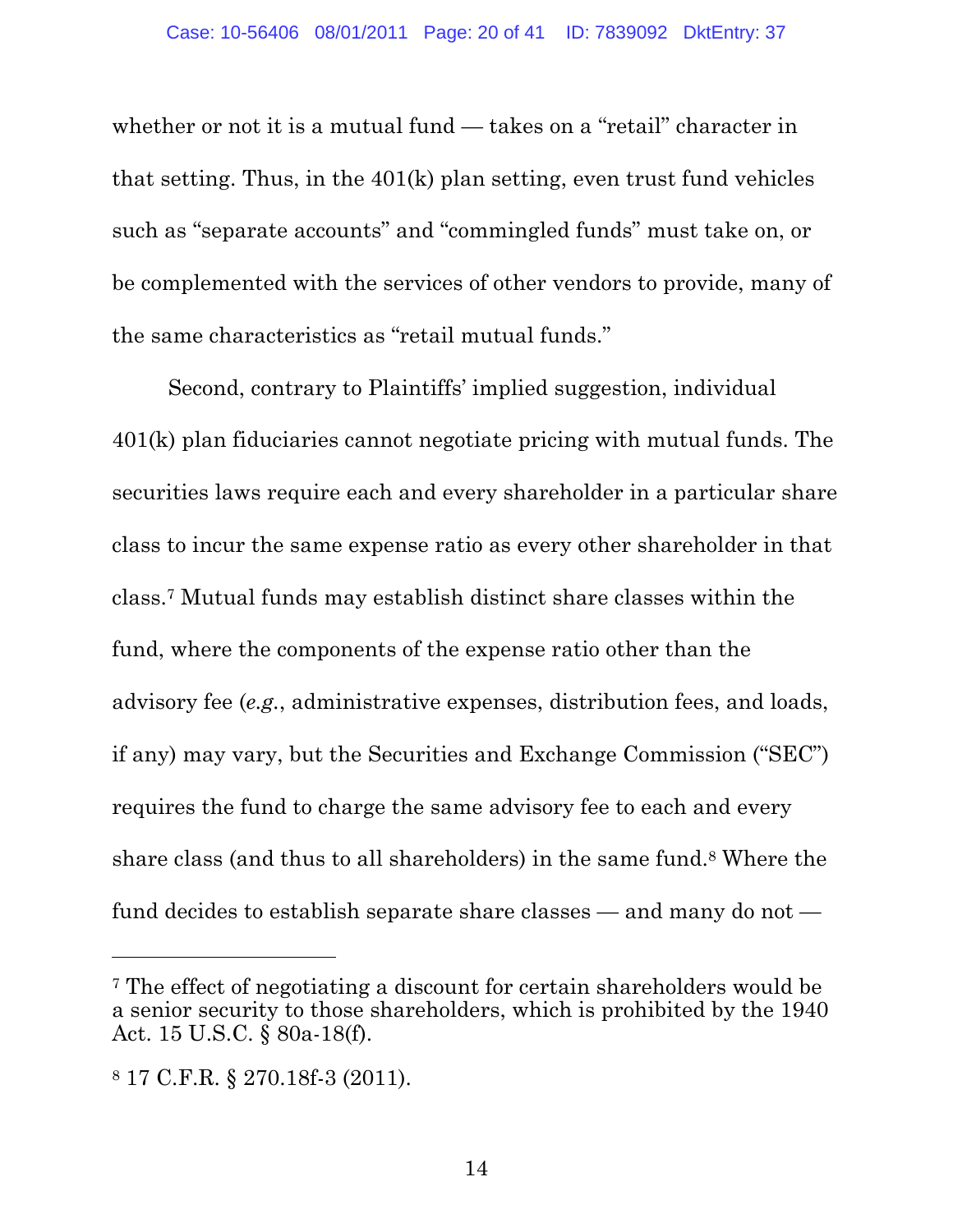one share class may be labeled the "institutional" class because it is designed for a segment of the market requiring fewer services and distribution expenses. But no investor in any particular share class may negotiate with a fund or its adviser for a lower fee.

Moreover, simply because a share class is called "institutional" does not guarantee that it has lower fees than retail funds (or retail share classes) with similar investment objectives. The expense ratios of "institutional" mutual fund share classes are sometimes well above the expense ratios of a "retail or general purpose" share class of another fund in the same asset category. For example, the average expense ratio of no-load institutional funds or share classes of equity mutual funds offered for sale in 2010 was 1.10 percent. But the asset-weighted average expense ratio incurred by 401(k) investors in no-load "retail or general purpose" share classes of equity mutual funds in 2010 was 0.69 percent — fully 37 percent less.9 In other words, 401(k) plan fiduciaries

<sup>9</sup> Sarah Holden, Michael Hadley, and Shaun Lutz, *The Economics of Providing 401(k) Plans: Services, Fees, and Expenses, 2010*, at 10 (ICI 2011), *available at* www.ici.org/pdf/per17-04.pdf.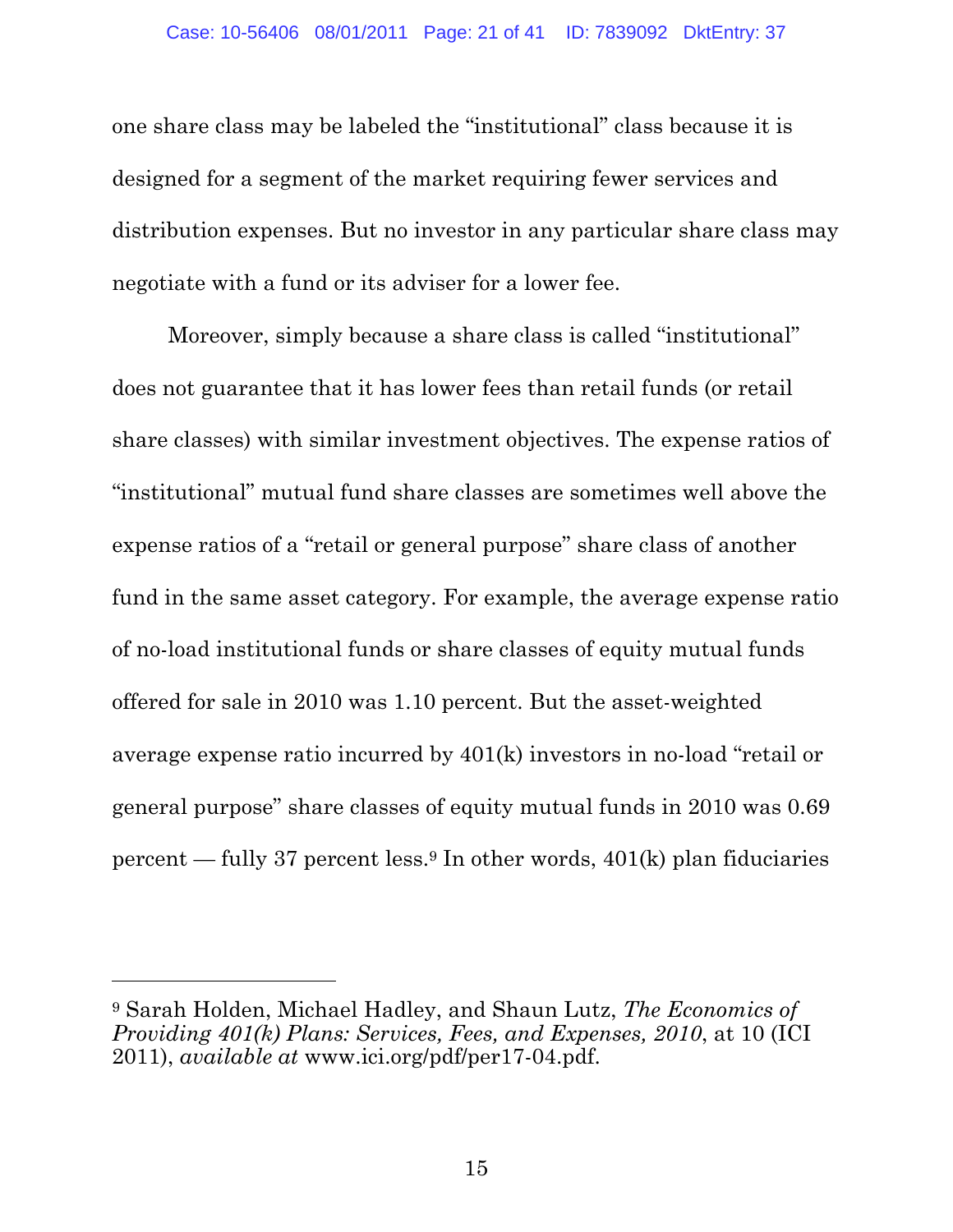and participants tend to seek out lower-cost mutual funds, regardless of the label attached to those funds.

Plaintiffs also challenge the selection of mutual funds rather than alternatives to registered mutual funds, such as trust accounts. These trust accounts may take the form of a separate account (holding a single plan's assets) or a collective trust or commingled pool (holding multiple plans' assets).10

These trust accounts, however, are not governed by securities laws such as the 1940 Act or 1933 Act.11 As the Supreme Court observed, the important protections these laws provide for investors require mutual funds to incur the costs of satisfying "more burdensome regulatory and legal obligations" than other investment vehicles must satisfy. *Harris Assocs*., 130 S. Ct. at 1428-29.

Moreover, the court should be wary of inapt comparisons, because the services that separate accounts and collective trusts provide may

 $\overline{a}$ 

<sup>10</sup> ICI, *Mutual Funds and Institutional Accounts: A Comparison*, at 1 n.2 (2006), *available at* www.ici.org/pdf/ppr\_06\_mf\_inst\_comparison.pdf.

<sup>11</sup> *Id*. at 5. Moreover, unlike trust account managers, broker-dealers that sell mutual funds must comply with the Securities Exchange Act of 1934 and the advisers to mutual funds must comply with the Investment Advisers Act of 1940, 15 U.S.C. § 80b-1 *et seq*.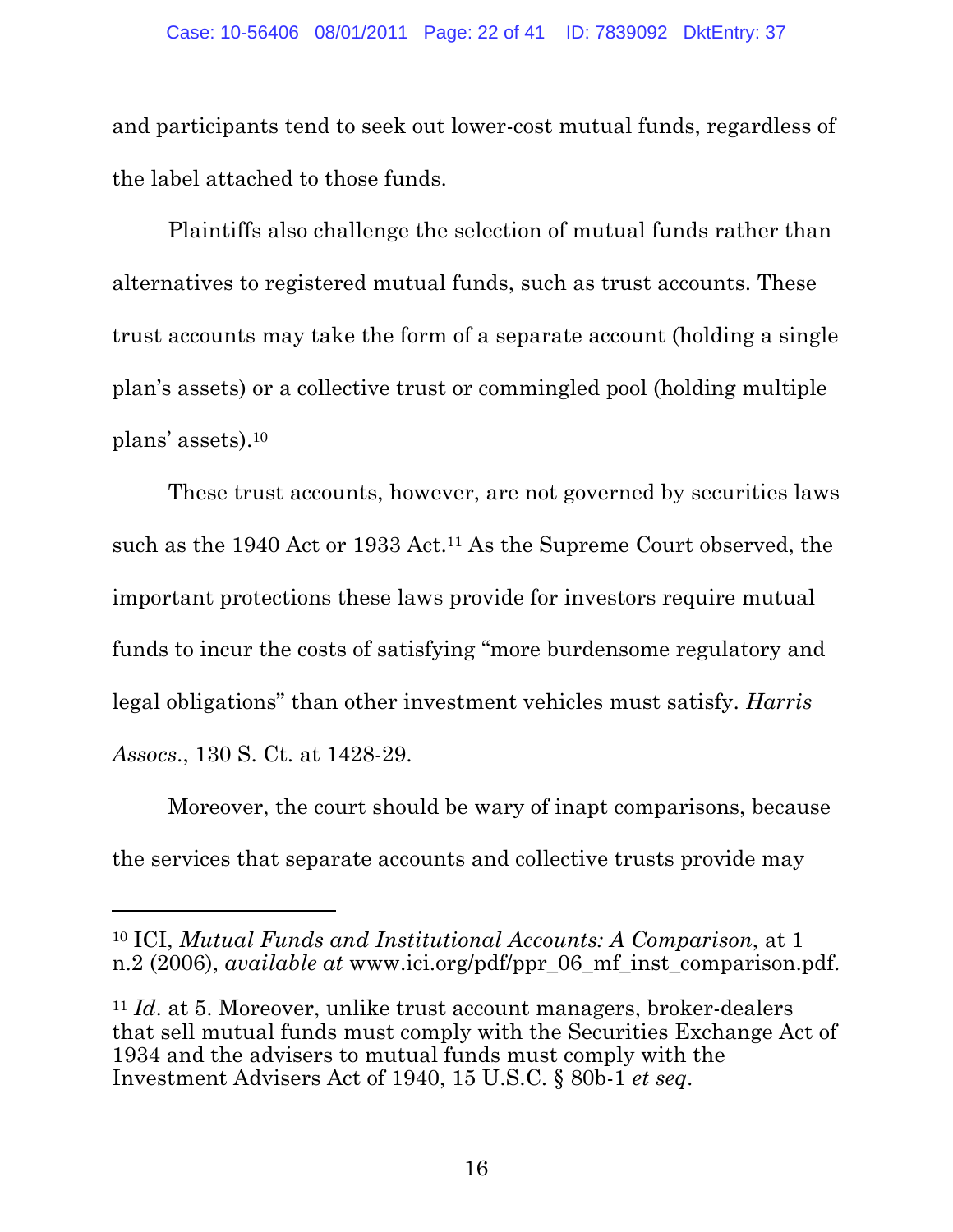differ from those of mutual funds. While some providers of trust accounts can provide services such as daily individual account valuation, customer service, or communications for individual participants, providing those services *in addition to* investment management will entail additional fees.12 Consequently, comparisons of only the investment advisory fees of different investment vehicles are misleading. *Harris Assocs*., 130 S. Ct. at 1429 ("If the services rendered are sufficiently different that a comparison is not probative, then courts must reject such a comparison.").

## **B. Money Market Funds, Short-term Investment Funds, and Stable Value Funds**

Another investment choice that Plaintiffs challenge on appeal is the availability of what the Edison Plan called the "Money Market Fund," managed by State Street Global Advisors<sup>13</sup> — the "option for participants to earn interest with the lowest risk of loss of their

<sup>12</sup> ICI, *Mutual Funds and Institutional Accounts*, at 9 (observing that, generally, "if an institutional investor such as a defined benefit pension plan offers beneficiaries an Internet website or a call center to handle inquiries, the costs of providing those services are not encompassed in the advisory fees that the institution pays for investment management").

<sup>13</sup> *Tibble v. Edison Int'l*, 639 F. Supp. 1074, 1081 (C.D. Cal. 2009) ("*Tibble S.J. Order*").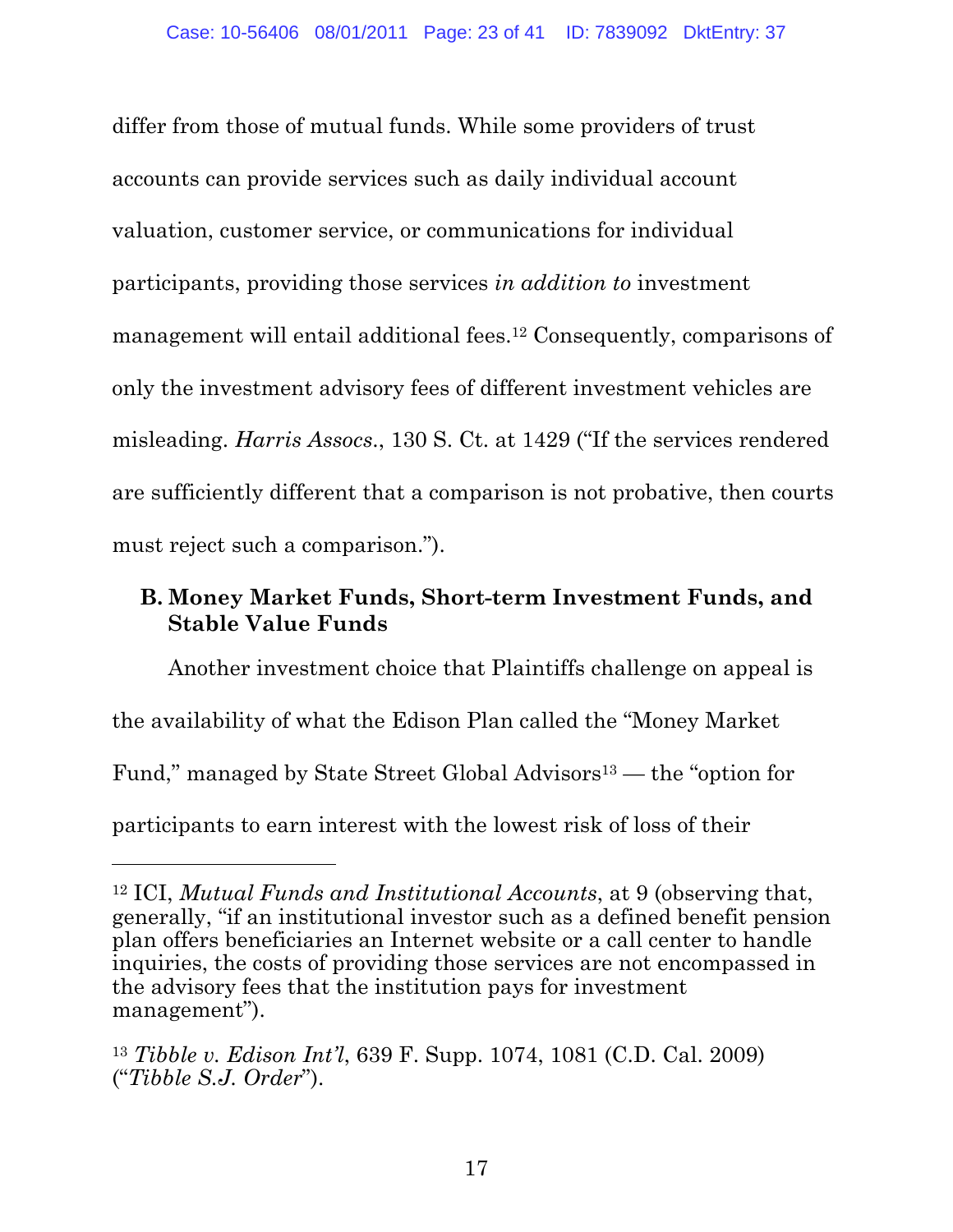investment." App't First Br. at 9. According to Plaintiffs, "Defendants imprudently used State Street's STIF [short-term investment fund] instead of a stable value fund that provides higher interest at the same low risk …." *Id*.; *see also id*. at 15 (asserting that "a stable value fund could have provided higher returns at the same low risk of loss"). By convention, a "money market fund" is a pooled investment vehicle that invests in short-term, highly liquid securities and is registered under the 1940 Act.14 An SEC-registered money market fund must comply with Rule 2a-7 under the 1940 Act.15 By convention, a short-term investment fund ("STIF") is a pooled investment vehicle, such as a collective investment fund, that is not registered with the SEC under the 1940 Act, but generally falls under banking regulations.16 STIFs

<sup>14</sup> *See generally Harris Assocs.*, 130 S. Ct. at 1426 n.6 ("A money market fund often invests in short-term money market securities, such as shortterm securities of the United States Government or its agencies, bank certificates of deposit, and commercial paper. Investors can invest in such a fund for as little as a day ….").

<sup>15 17</sup> C.F.R. § 270.2a-7 (2011) ("Rule 2a-7").

<sup>16</sup> STIFs and Money Market Deposit Accounts are sometimes colloquially referred to as money market funds. STIFs are trust accounts regulated by the Office of the Comptroller of the Currency. *See* 12 C.F.R. § 9.18(b)(4)(ii)(B). Money Market Deposit Accounts are deposit accounts regulated by the relevant banking laws and regulators.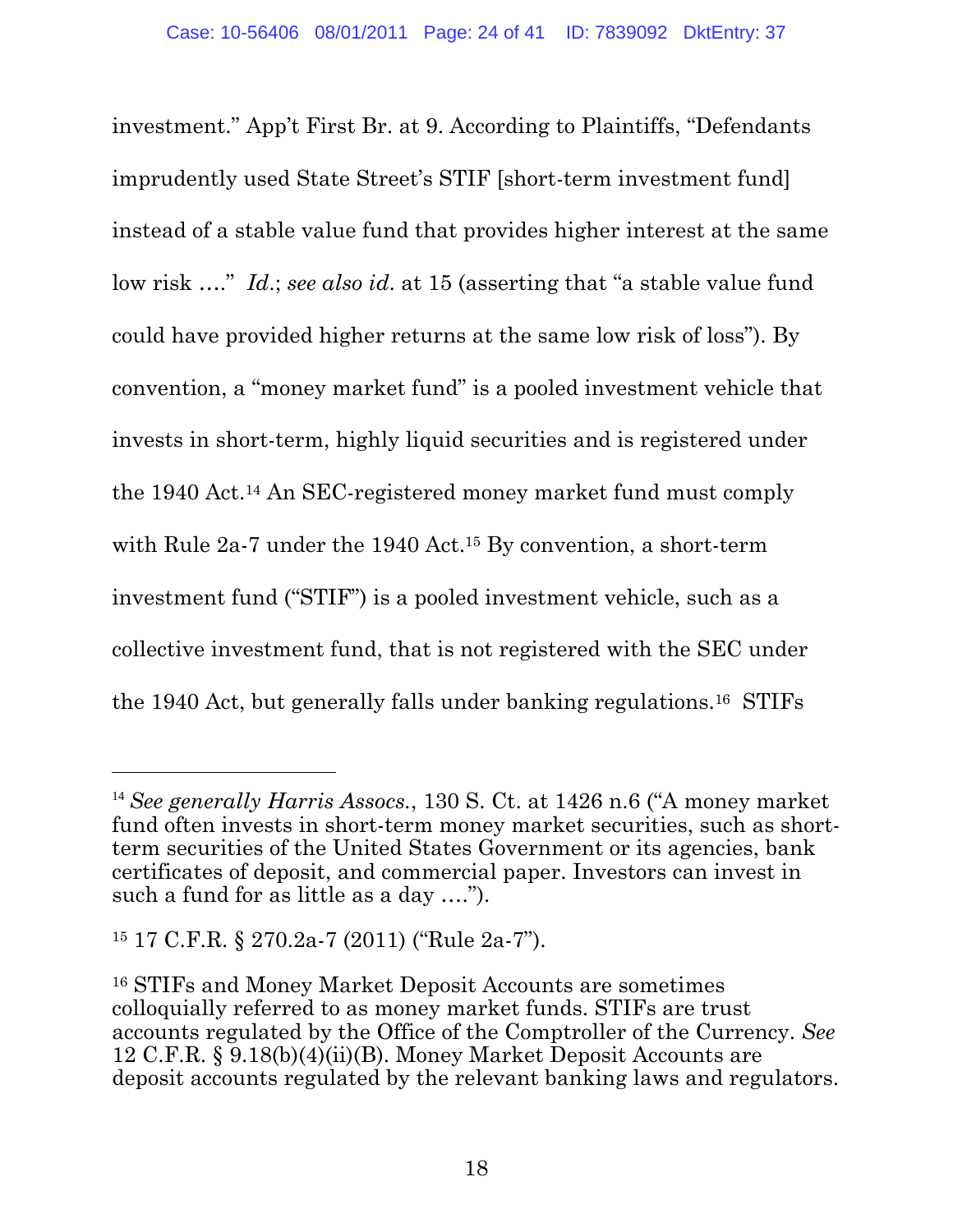may voluntarily adopt investment principles that correspond to Rule 2a-7. In the case of State Street's STIF, the fund declaration imposes limits on credit quality based on the most stringent standards of Rule 2a-7 and incorporates diversification standards and limitations on maturity for a single security that track similar requirements in Rule  $2a-7.17$ 

Plaintiffs' sweeping assertion that stable value funds will consistently provide higher returns than STIFs or money market funds but without increased risk not only defies economic common sense, but disregards the distinct features of the different types of investments. Money market funds, STIFs, and stable value funds can all be appropriate investment options for a 401(k) plan, but they are not fungible products.

For a discussion of various financial intermediaries in the money market, including money market funds, *see* ICI, *Report of the Money Market Working Group*, at 16-29 (2009), *available at* http://www.ici.org/pdf/ppr\_09\_mmwg.pdf.

<sup>&</sup>lt;sup>17</sup> This STIF's fund declarations, as amended effective 2003 and 2007, were admitted in evidence at trial as exhibits 1019 and 1177. *See*  District Court Docket Nos. 315, 374 (exhibit lists, indicating that exhibits 1019 and 1177 were admitted in evidence).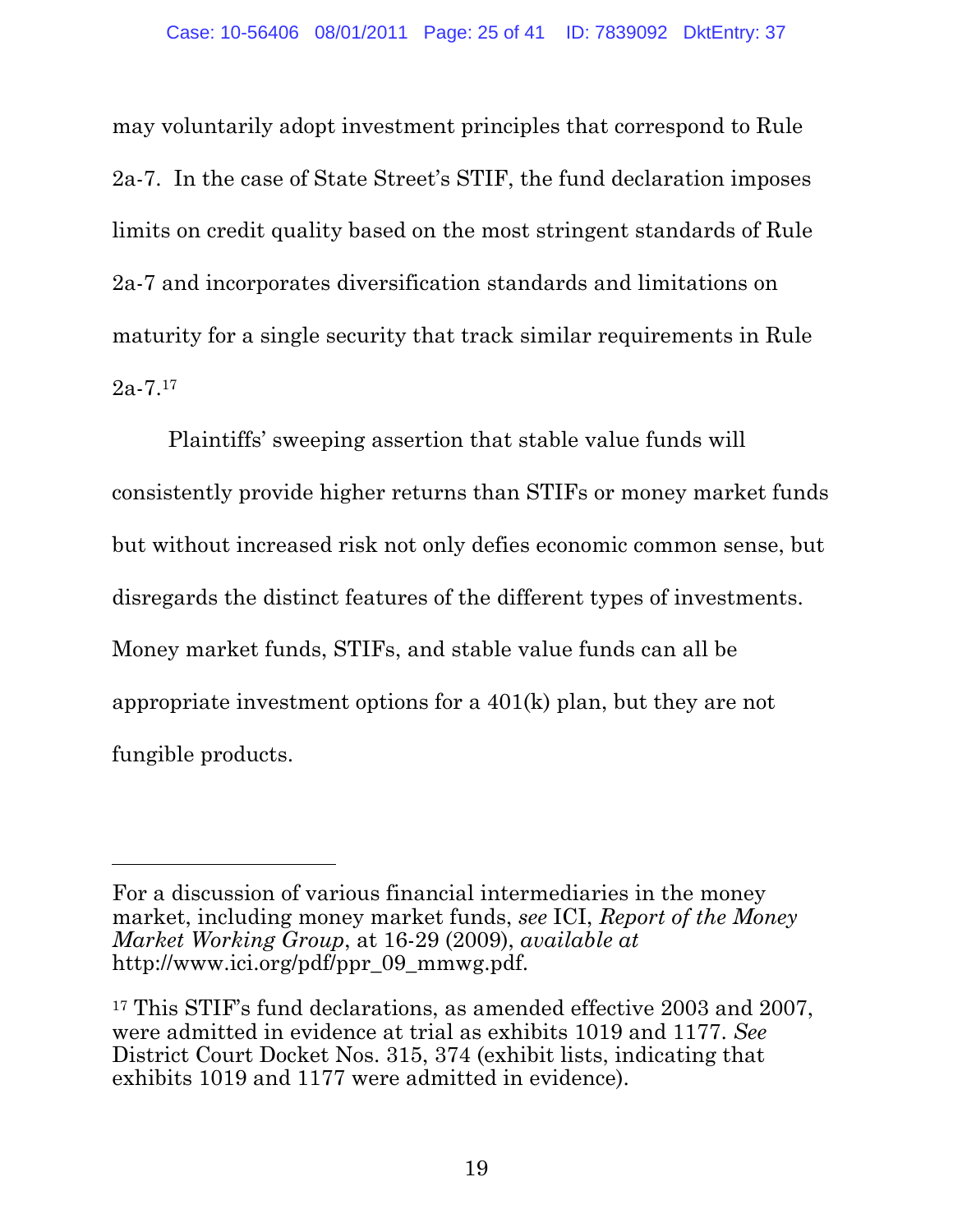Money market funds, STIFs, and stable value funds are investment vehicles that all seek to minimize the risk of principal losses rather than maximize investment returns. These funds can provide important protections for participants who plan to withdraw money from a 401(k) plan in the near future or who are nearing retirement. The three products, however, have different features and risk profiles that caution against directly comparing them.

All three options are available in many 401(k) plans and account for sizeable percentages of participants' investments in those plans. At year-end 2009 (the most recent data available), on average, 5.3 percent of the value of 401(k) plan accounts was in money market funds (or similar investments including STIFs) and 12.6 percent was in guaranteed investment contracts ("GICs") or stable value funds.18

## **1.** *Compliance with Rule 2a-7*

 $\overline{a}$ 

Money market funds must operate in accordance with Rule 2a-7, which sets forth numerous requirements for money market funds that

<sup>18</sup> Jack VanDerhei, Sarah Holden, and Luis Alonso, *401(k) Plan Asset Allocation, Account Balances and Loan Activity in 2009* at 25 (2010), *available at* www.ebri.org/pdf/briefspdf/EBRI\_IB\_011- 2010\_No350\_401k\_Update-092.pdf.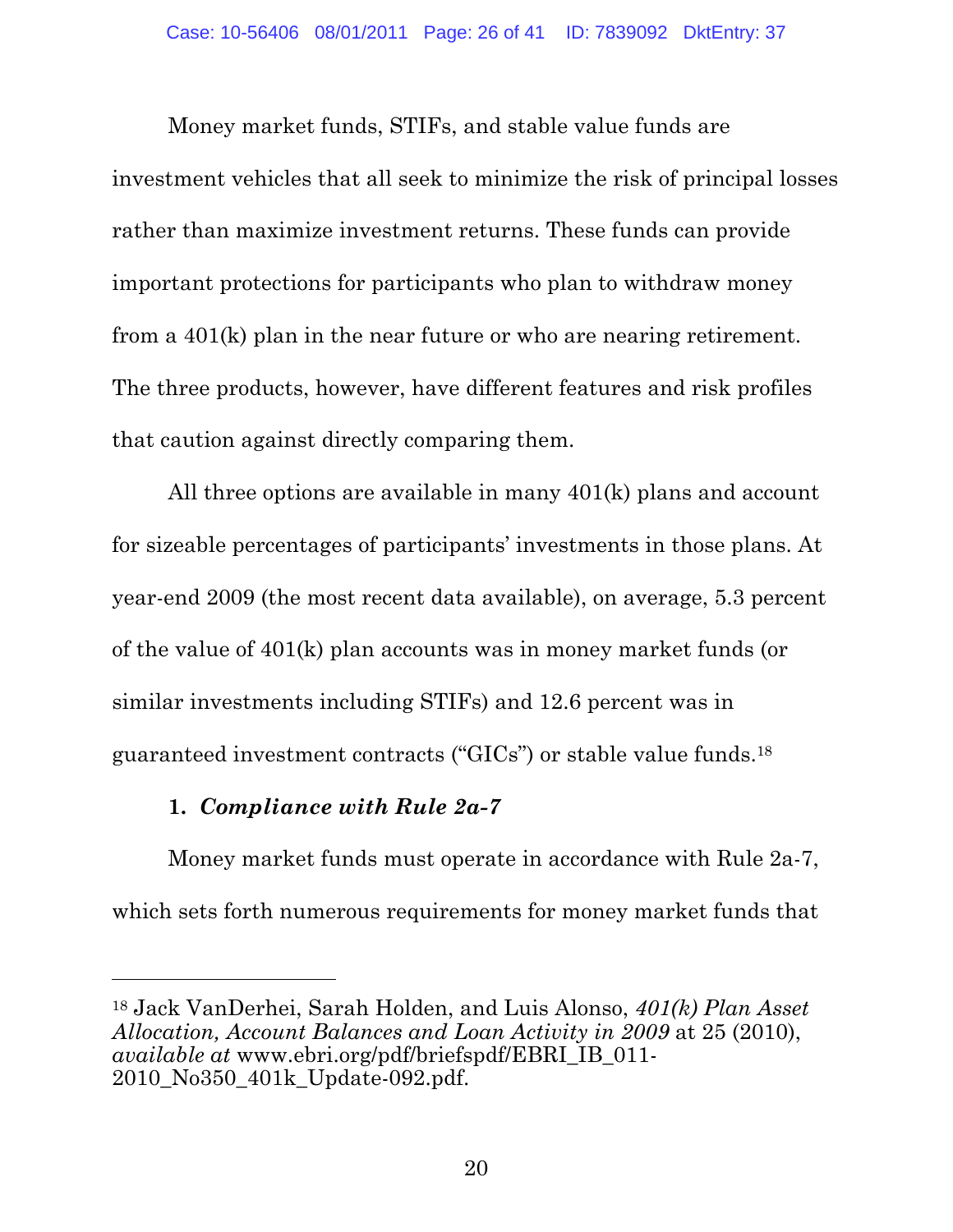are designed to limit credit, maturity, diversification, and liquidity risk.19 In addition, investors in these funds benefit from the regulations applicable to mutual funds discussed above, including laws relating to disclosure and communication, accounting, custody of fund assets, and redemption requirements.20

The protections provided by Rule 2a-7 restrict the securities held by money market funds so as to limit the potential for a loss of principal. For example, money market funds are required to hold securities that pose minimal credit risks. In general, a money market fund may hold only securities that are rated in or of comparable credit quality to one of the two highest short-term rating categories.21 In addition, 97 percent or more of the securities held by a money market

<sup>19</sup> For a brief explanation of these risk-limiting requirements, *see* ICI, *Summary of Money Market Fund Regulatory Requirements* (2010), *available at* www.ici.org/mmfs/background/11\_mmf\_reg\_summ.

<sup>20</sup> *See supra* Part III.A.1.

<sup>21</sup> Rule 2a-7(c)(3).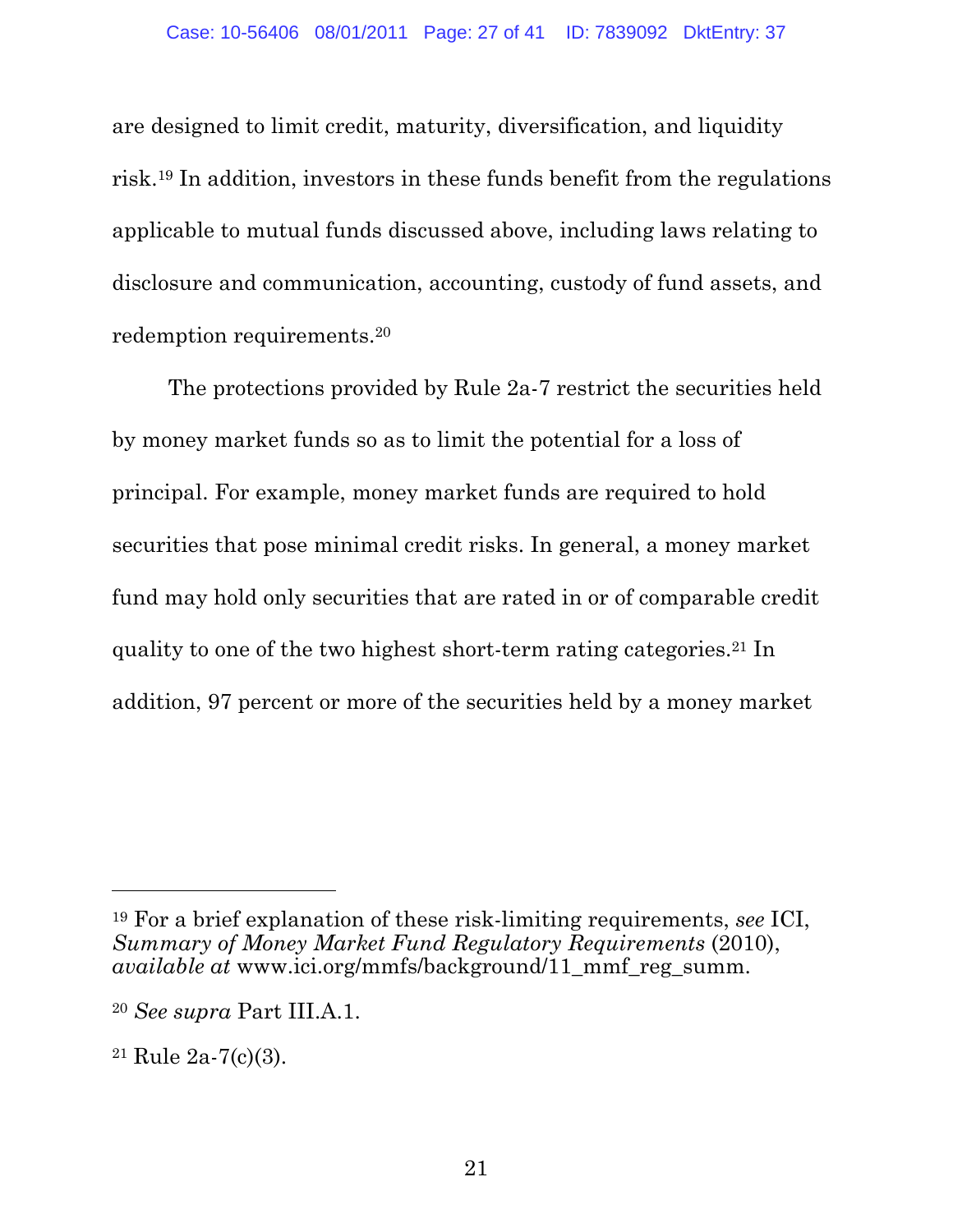fund are required to be rated in or of comparable quality to the highest short-term rating category ("first tier securities").<sup>22</sup>

A money market fund also is required to diversify its holdings so as to protect investors from large losses related to any single issuer. In general, a money market fund may invest no more than 5 percent of its assets in the securities of any single issuer (other than securities issued by the U.S. government) and may invest no more than 0.5 percent of its assets in second tier securities issued by any single issuer.23

To further limit investor risk, Rule 2a-7 permits a money market fund to invest only in securities of short duration.24 A money market fund cannot acquire a first tier security with a remaining maturity of greater than 397 days or a second tier security with a remaining

 $22$  Rule  $2a-7(c)(3)$  provides that a security held by a money market fund may be considered a first tier security (and excluded from the threepercent limit on "second tier securities") if it is subject to a demand feature or guarantee that is itself a first-tier security and meets certain other conditions.

 $23$  Rule  $2a-7(c)(4)$ .

<sup>24</sup> Rule 2a-7(c)(2).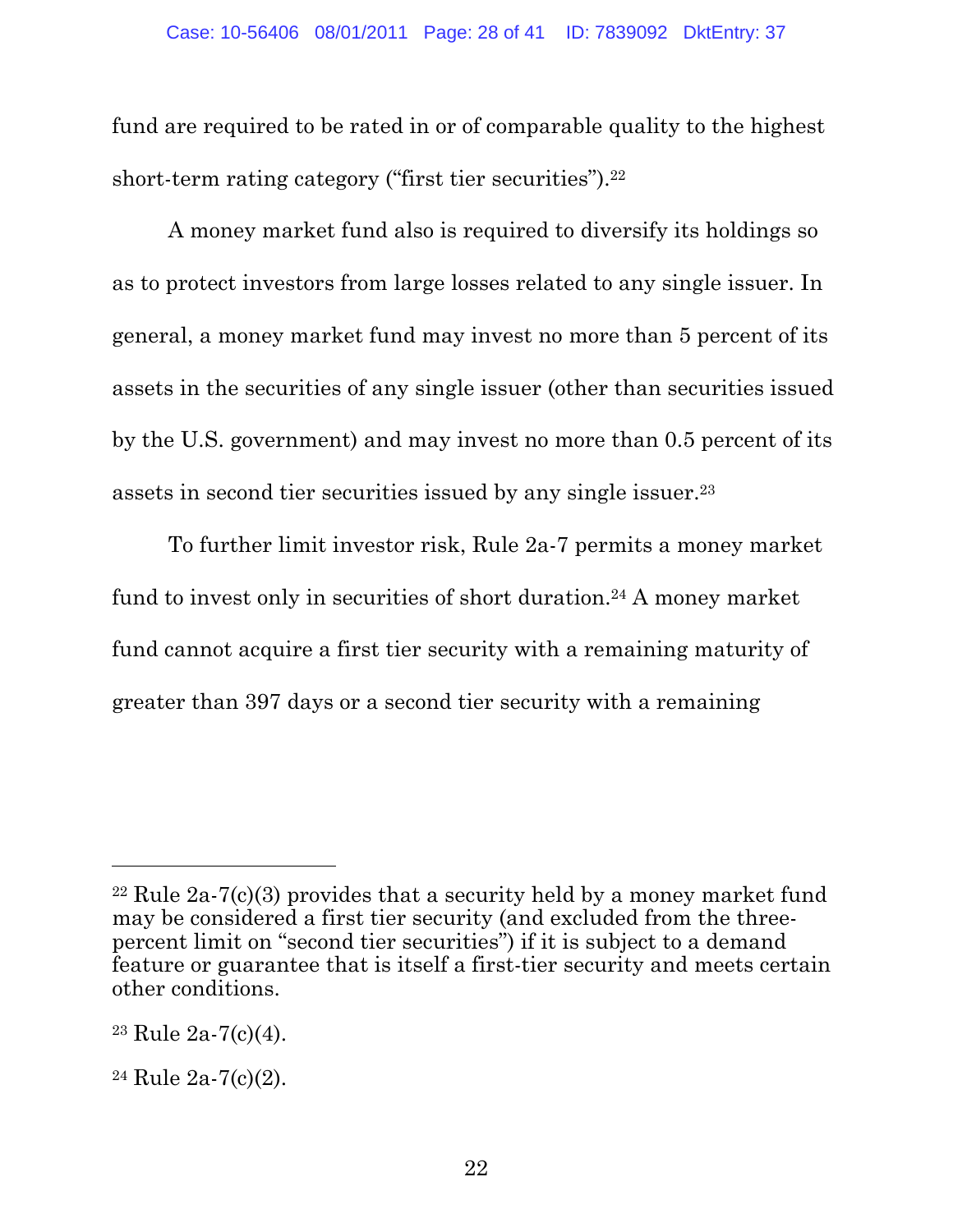maturity of greater than 45 days.25 In addition, to reduce both interest rate and credit spread risk, the dollar-weighted average maturity of securities held by a money market fund may not exceed 60 days, and 120 days determined without reference to certain exceptions for interest rate adjustments.26

Money market funds also are designed to provide significant protections from liquidity risk. Rule 2a-7 requires a money market fund to maintain at least 10 percent of its assets in cash and securities that are readily convertible to cash within one business day.27 A money market fund also must maintain at least 30 percent of its assets in cash or securities that are readily convertible to cash within five business days.28

Although STIFs are not registered mutual funds that are bound by Rule 2a-7, such investment funds nonetheless may voluntarily follow

<sup>25</sup> *Id.* Some exceptions exist for variable and floating rate securities that have an interest rate reset in no more than 397 days and those with a demand feature. Rule 2a-7(d).

<sup>26</sup> Rule 2a-7(c)(2).

<sup>27</sup> *See* Rule 2a-7(c)(5).

<sup>28</sup> Rule 2a-7(c)(5).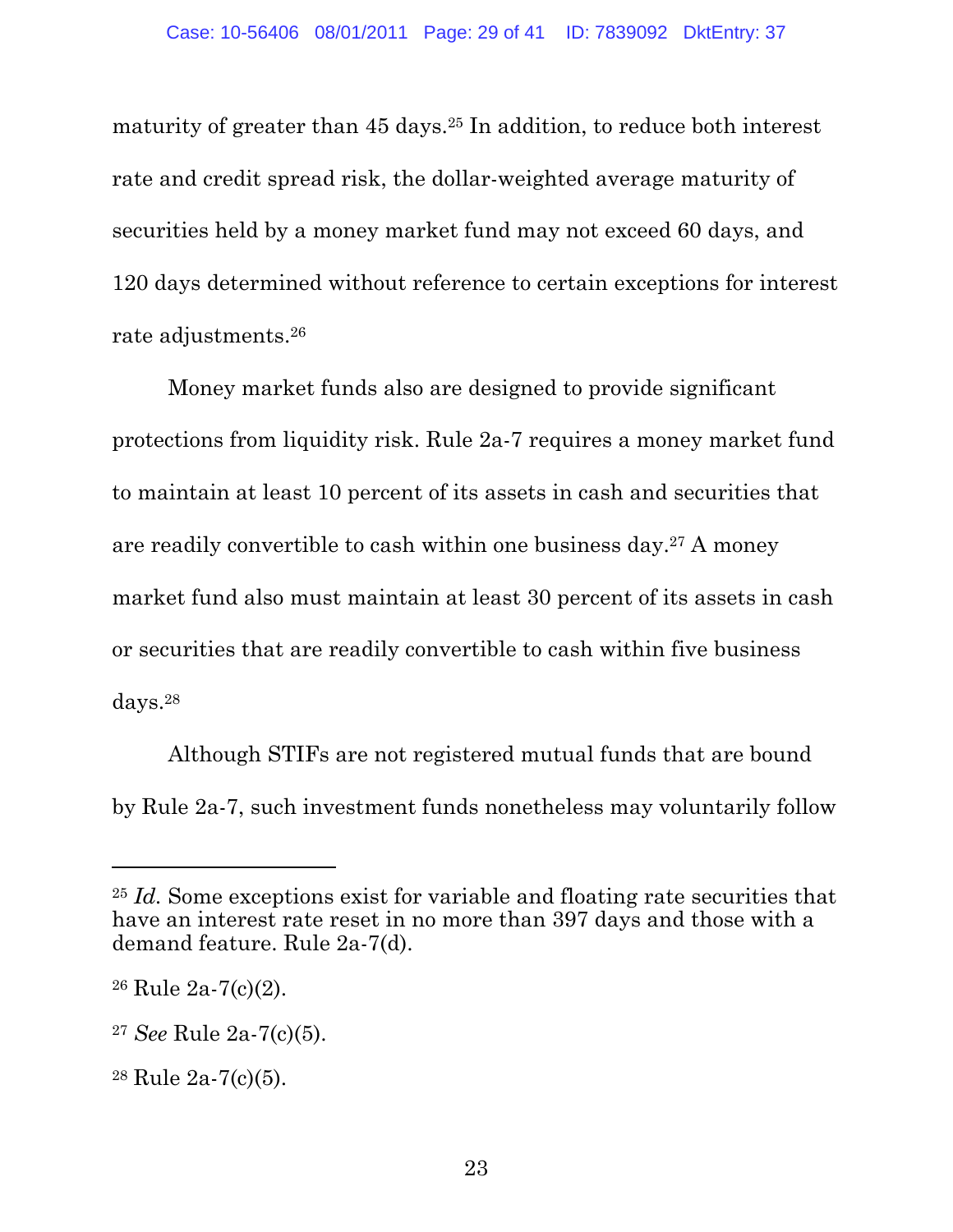some or all of the standards found in Rule 2a-7 when choosing guidelines for issues such as credit quality, diversification, and duration to maturity. As noted above, the STIF offered to participants in the Edison Plan followed standards closely akin to Rule 2a-7 at the time of the fund declarations.

In exchange for so limiting their portfolio holdings, Rule 2a-7 permits money market funds to value portfolio securities at amortized cost, which helps allow them to report a stable share price, typically \$1.00 per share, provided the fund's mark-to-market value remains between \$0.9950 and \$1.0050.29 Returns are distributed to money market fund investors as dividends that are usually reinvested in additional shares. Money market funds also must periodically compare the amortized cost net asset value of the fund's portfolio with the markto-market net asset value of the portfolio and report their market-based values to the SEC monthly; those reports become public after a 60-day delay.30

 $29 \text{ Rule } 2a - 7(c)(8)(ii)(B).$ 

<sup>30 17</sup> C.F.R. § 270.30b1-7 (2011).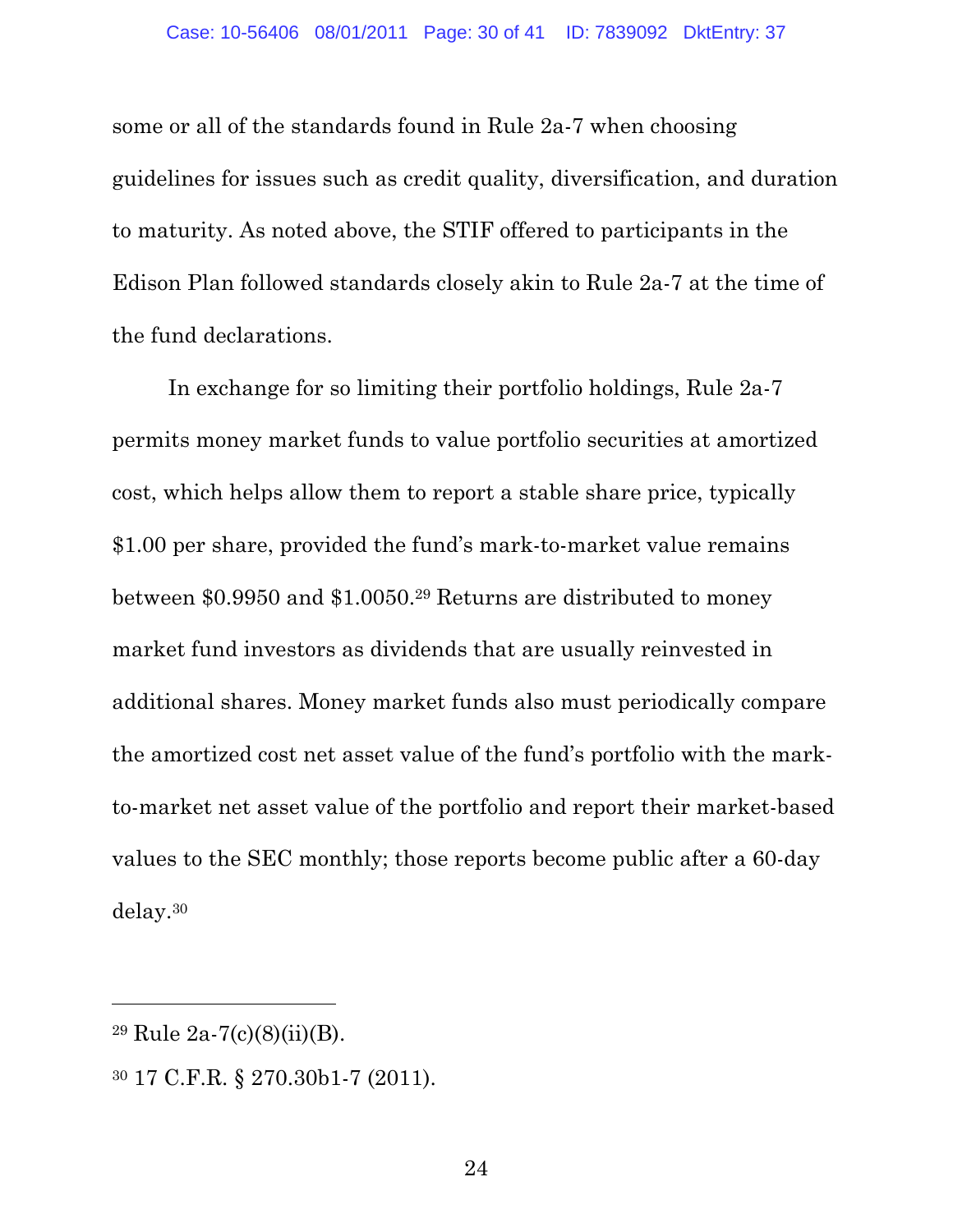Money market funds generally provide low-cost investment options to 401(k) investors. In this case, the district court found that the STIF offered by the Edison Plan had an expense ratio of just 8 basis points (0.08%) at the time of trial.31

### **2.** *Stable Value Funds*

 $\overline{a}$ 

Like money market funds and STIFs, stable value funds are a capital preservation investment option available in many 401(k) plans. They generally invest assets in diversified fixed-income securities of longer duration than STIFs and money market funds and are designed to provide somewhat higher returns. To guard against the increased credit, investment, and liquidity risk inherent in longer duration securities, the funds enter into contracts with banks and insurance companies that smooth out the volatility of the funds' fixed-income investments.

Stable value funds can be structured either as a separately managed account for an individual 401(k) plan or as a commingled fund

<sup>31</sup> *Tibble v. Edison Int'l*, No. CV 07-5359 SVW (AGRx), 2010 WL 2757153, at \*16 (C.D. Cal. July 8, 2010).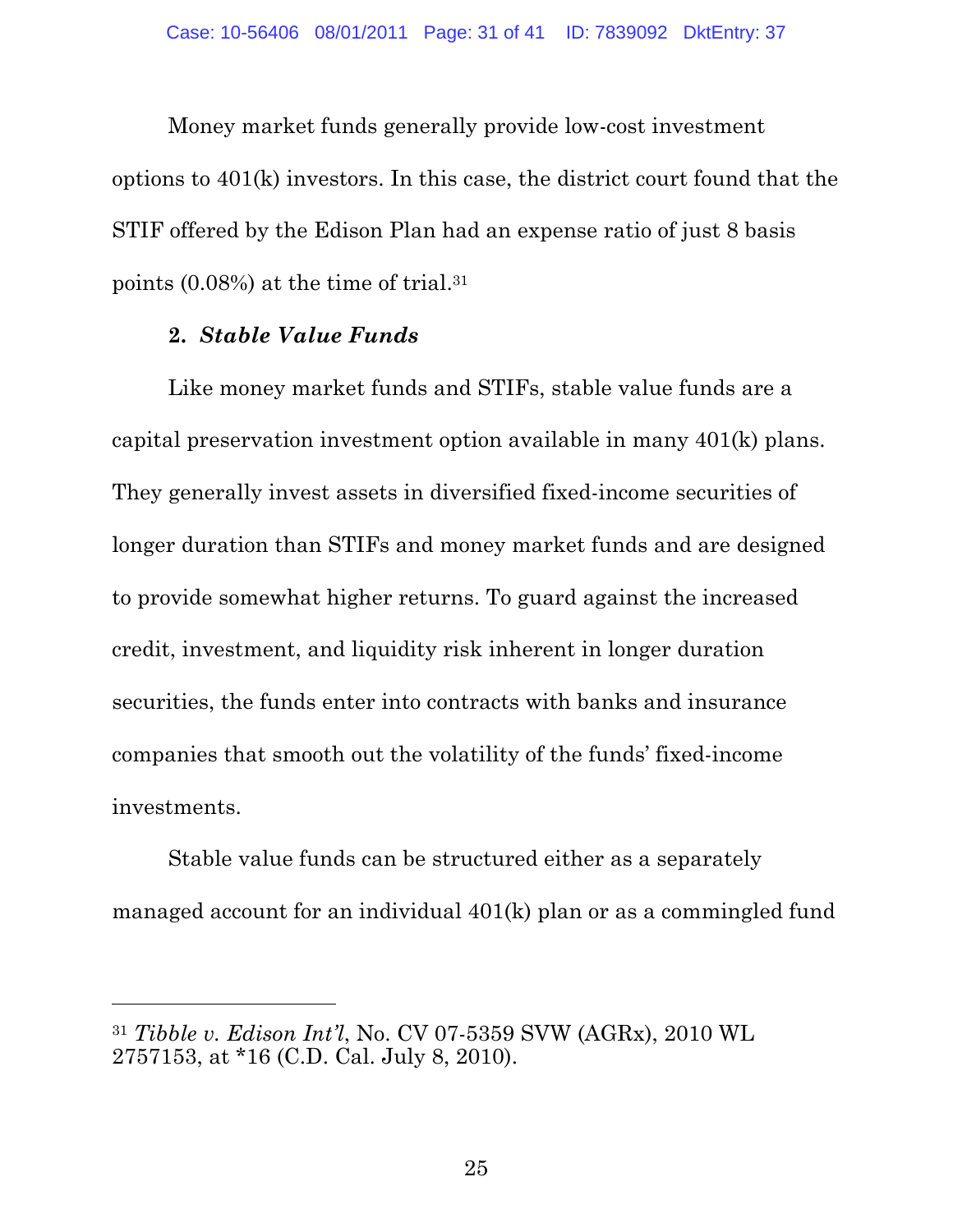containing assets of multiple  $401(k)$  plans.<sup>32</sup> The contract protection against volatility is provided through one of three investment instruments (or a combination of them): (1) a GIC in which the invested assets are owned by an insurance company and held in the insurance company's general account and participants' accounts are credited with a specified rate of return; (2) a separate account contract in which the invested assets are owned by an insurance company and are held in a separate account solely for the benefit of the contract holder and participants' accounts are credited with either a fixed rate of return or a period rate of return based on the investment performance of the underlying assets; or (3) a synthetic GIC in which the invested assets are held in the 401(k) plan's trust and "wrapped" with a separate contract from a bank or insurance company.33

The regulatory regime for stable value funds depends on how the fund is organized. Funds offered by banks are subject to regulations issued by the Office of the Comptroller of the Currency. Funds offered

<sup>32</sup> Stable Value Investment Association, *Your Questions Answered About Stable Value* (Mar. 23, 2009) ("SVIA Questions Answered"), *available at*  http://stablevalue.org/help-desk/faq/.

<sup>33</sup> *Id*.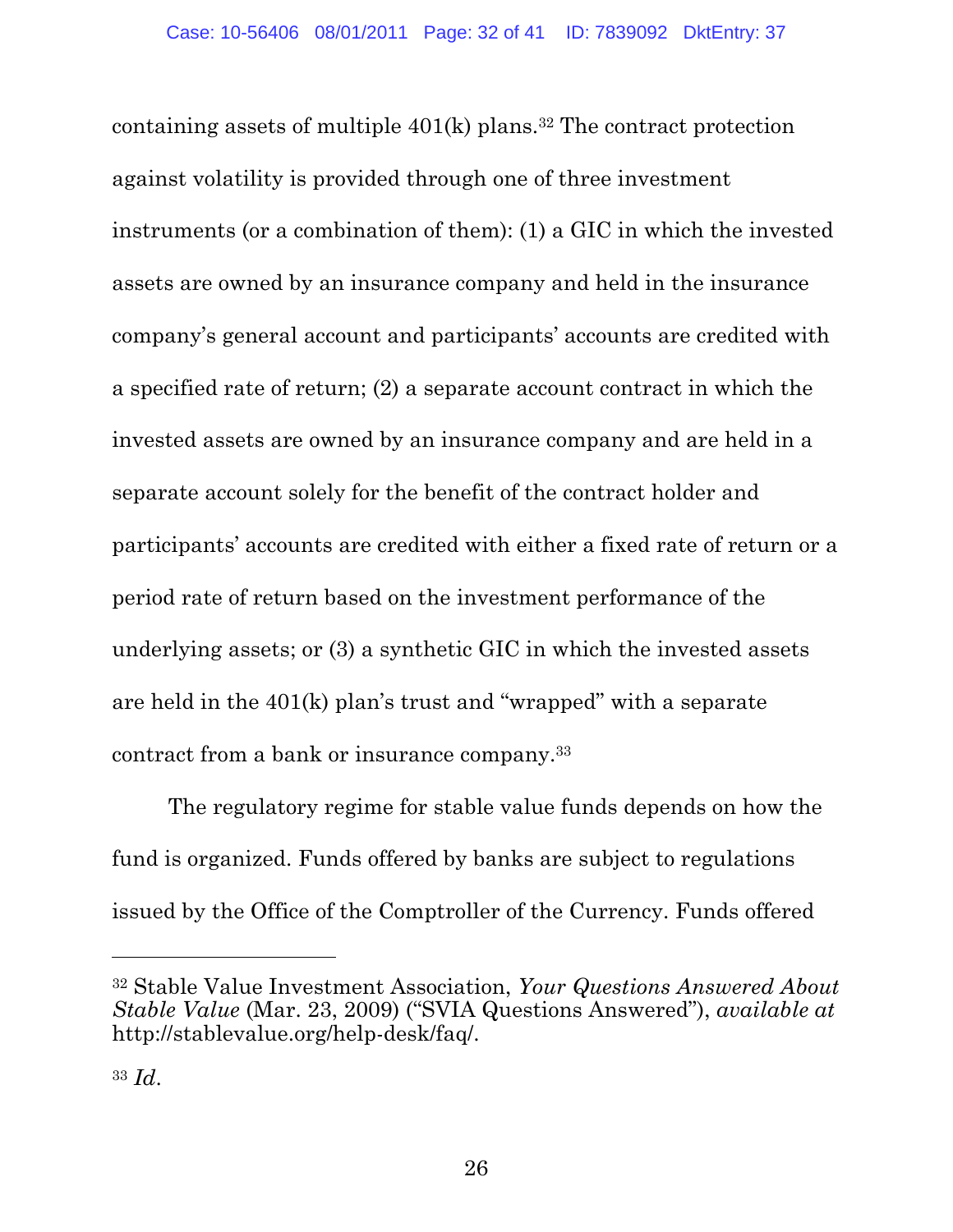by insurance companies (and aspects of wrap contracts) are regulated by state insurance departments. In addition, stable value funds offered in 401(k) plans generally must comply with accounting rules issued by the Financial Accounting Standards Board ("FASB") to use book value accounting. However, no comprehensive rules governing the quality and types of securities that may be held by stable value funds exist.

Similar to the allowance in Rule 2a-7 for amortized cost method accounting in money market funds, stable value funds that meet certain requirements are permitted to use book or contract value contributions plus accrued interest less withdrawals and fees — for deposits, withdrawals, and transfers.34 A fund's book value may diverge significantly from its actual market value and there is no requirement that the book value stay within a corridor around the market value, such as that which exists for money market funds.

<sup>34</sup> FASB, FASB Staff Position No. AAG INV-1 and SOP 94-4-1, *Reporting of Fully Benefit-Responsive Investment Contracts Held by Certain Investment Companies Subject to the AICPA Investment Company Guide and Defined-Contribution Health and Welfare and Pension Plans* (Dec. 29, 2005), *available at* www.fasb.org.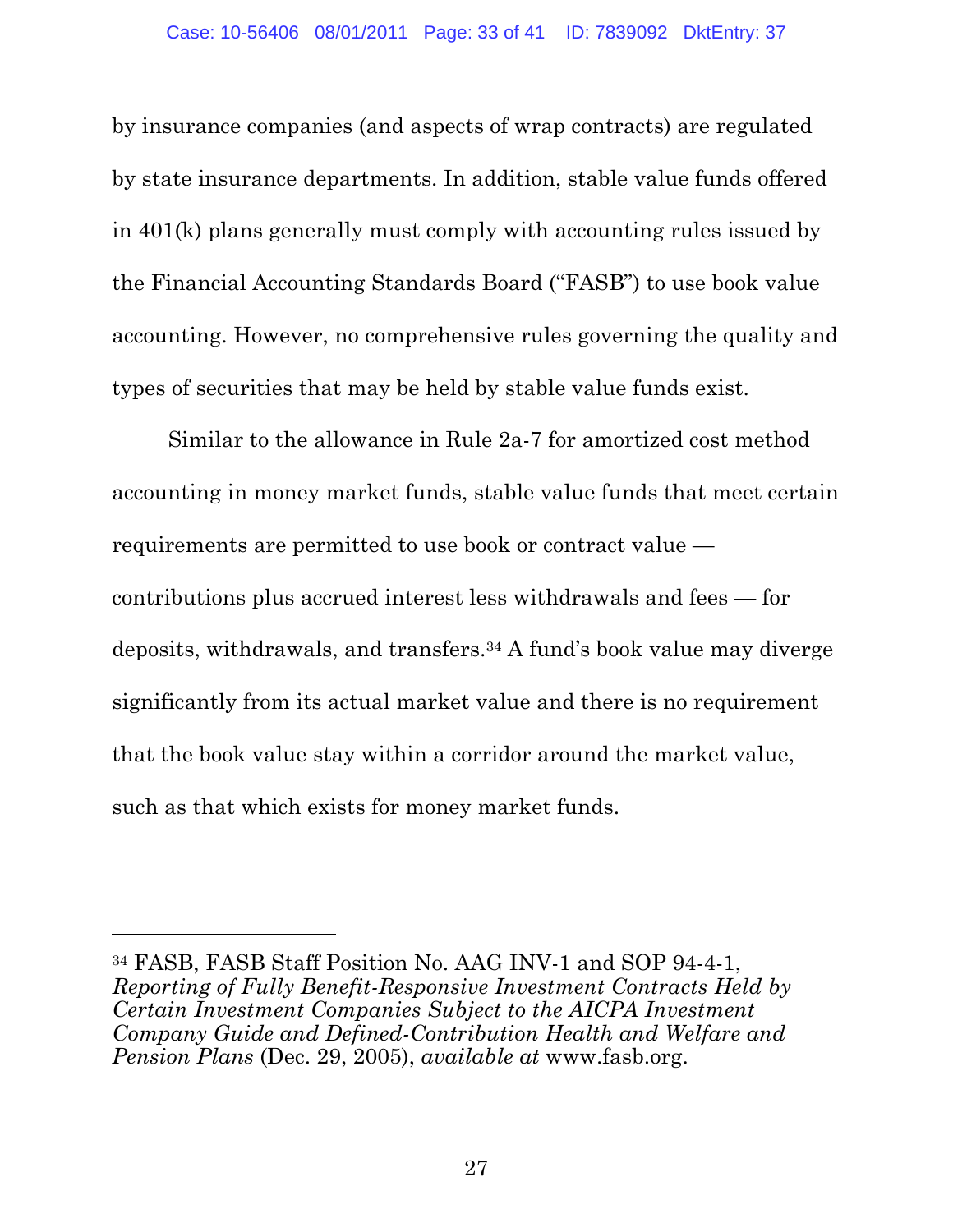Depending on their particular structure, a given stable value fund may offer higher returns than a particular STIF or money market fund. A U.S. government report, however, has found that increasing stable value fund returns from 2005 to 2007 were due in part to an increase in the holdings of higher risk securities by those funds.35 Stable value funds increased holdings in highly rated corporate bonds, mortgagebacked securities, and asset-backed securities while reducing their holdings of cash and U.S. government securities.<sup>36</sup> The loss of value in those securities during the recent market turmoil will reduce future participant returns as stated interest rates are lowered to recoup losses on earlier withdrawals.37 In addition, new restrictions on the securities held in stable value funds combined with increased cash positions in

<sup>35</sup> U.S. Government Accountability Office ("GAO"), *401(k) Plans: Certain Investment Options and Practices that May Restrict Withdrawals Not Widely Understood* at 25 (2011) ("GAO Stable Value Report"), *available at* www.gao.gov/new.items/d11291.pdf .

<sup>36</sup> *Id*.

<sup>37</sup> *Id*. at 25–26; *see also* FASB, Derivatives Implementation Group, *Statement 133 Implementation Issue No. A16: Definition of a Derivative: Synthetic Guaranteed Investment Contracts* (Mar. 14, 2001) (discussing adjustment of future rates to account for market value below book value), *available at* www.fasb.org/derivatives/issuea16.shtml&pf=true.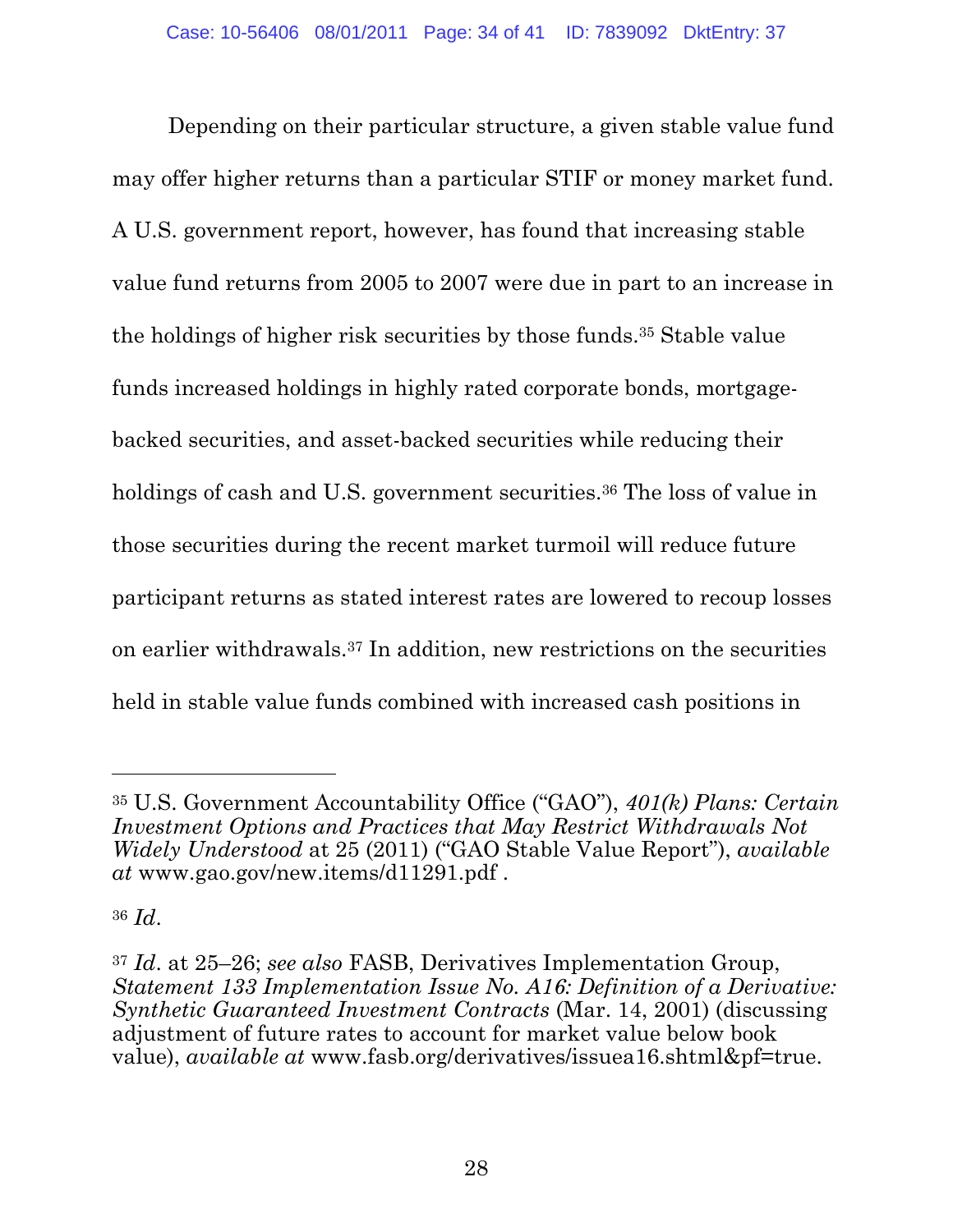response to the declining availability of wrap contracts may limit the potential for returns near recent highs.38

While in the normal course, stable value funds transact at book value, there are certain situations where the divergence between book and market value can result in withdrawals being processed at market value. These situations, such as security defaults or downgrades that can cause a sudden steep drop in market value, are typically included in the contracts between the plan (or fund) and the insurance or banking company.39 Other "employer-initiated" events, such as layoffs, bankruptcies, mergers, acquisitions, early retirement programs, plan terminations, or changing from one stable value fund to another, also can result in a fund transacting at market value rather than contract

value.40

 $\overline{a}$ 

Stable value funds also expose participants to other risks that are unique to the way in which the funds are structured. In addition to

<sup>38</sup> GAO Stable Value Report, *supra* note 35, at 29. These restrictions are being imposed, in many cases, by the contract providers and plan sponsors. *See also* Eleanor Laise, *'Stable' Funds are Looking Shakier*, Wall St. J., May 1, 2010, at B8.

<sup>39</sup> SVIA Questions Answered, *supra* note 32.

<sup>40</sup> GAO Stable Value Report, *supra* note 35, at 24.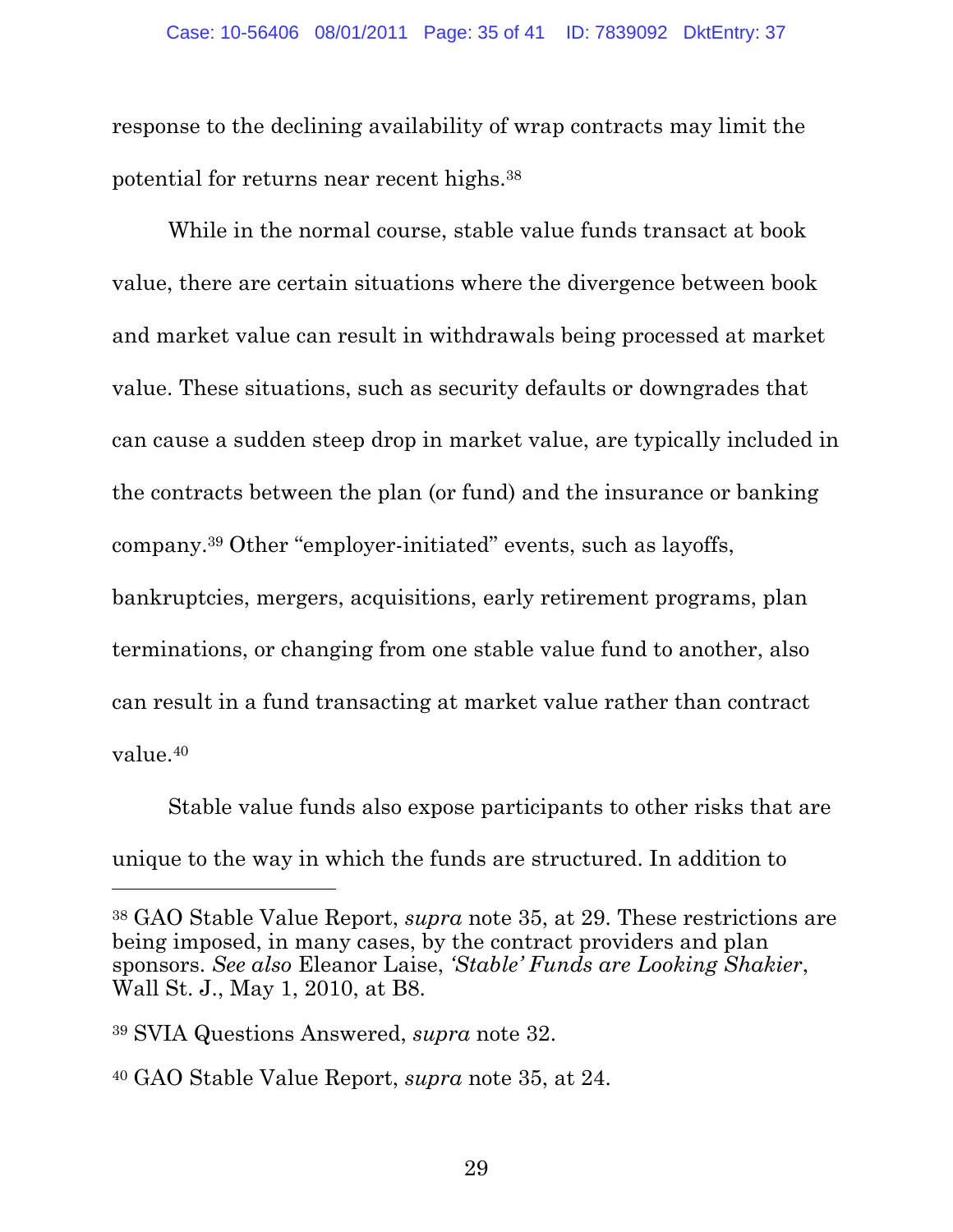losses that may be incurred if a stable value fund's wrap protection is voided due to an employer-initiated event, an insurer default or withdrawal from the market may result in the loss of contractual protection.41

In addition, employer-initiated events may also result in plan participants and plan sponsors being subject to withdrawal restrictions.42 For example, as a result of an employer's bankruptcy, participants in one 401(k) plan were restricted from withdrawing their assets from the plan's stable value fund.43 Plan fiduciaries may also be unable to remove a plan's stable value fund from the investment lineup: one plan sponsor reported that it was restricted from withdrawing from a stable value fund for nearly 2 years as the result of a corporate merger that took only 4 ½ months to complete.44 These types of restrictions are largely designed to protect remaining participants in

<sup>43</sup> *Id*.

 $\overline{a}$ 

<sup>44</sup> *Id*.

<sup>41</sup> *Id.* at 28.

<sup>42</sup> *Id*. at 24.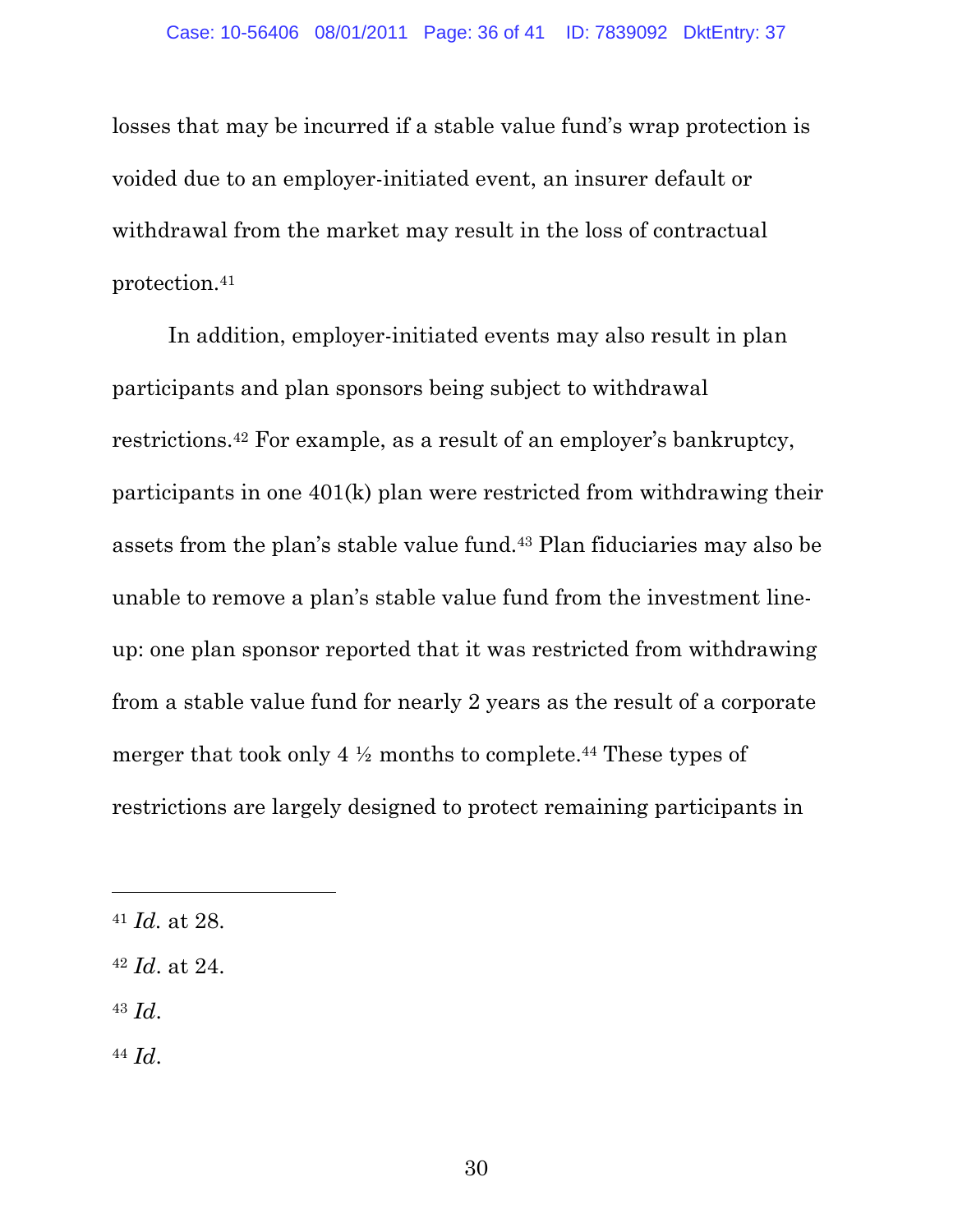#### Case: 10-56406 08/01/2011 Page: 37 of 41 ID: 7839092 DktEntry: 37

comingled stable value funds.45 Plans using a separate account structure often cannot withdraw from a stable value fund at book value while book value exceeds market value.<sup>46</sup>

In most cases, participants are able to continue to withdraw their investments from a stable value fund even if the plan sponsor is restricted from making withdrawals. However, participants are almost always subject to restrictions on the investments into which they can transfer funds from stable value plans.47 In the majority of cases, participants cannot transfer 401(k) funds from a stable value fund into a short-term bond fund or money market fund.48 New stable value contracts may also restrict transfers into popular investment options such as target date funds and brokerage windows.49

<sup>45</sup> *Id.* 

 $\overline{a}$ 

<sup>46</sup> *Id*.

<sup>47</sup> Paul J. Donahue, *Plan Sponsor Fiduciary Duty for the Selection of Options in Participant-Directed Defined Contribution Plans and the Choice Between Stable Value and Money Market*, 39 AKRON L. REV. 9, 21-22 (2006).

<sup>48</sup> GAO Stable Value Report, *supra* note 35, at 28.

<sup>49</sup> *See* Laise, *supra* note 38.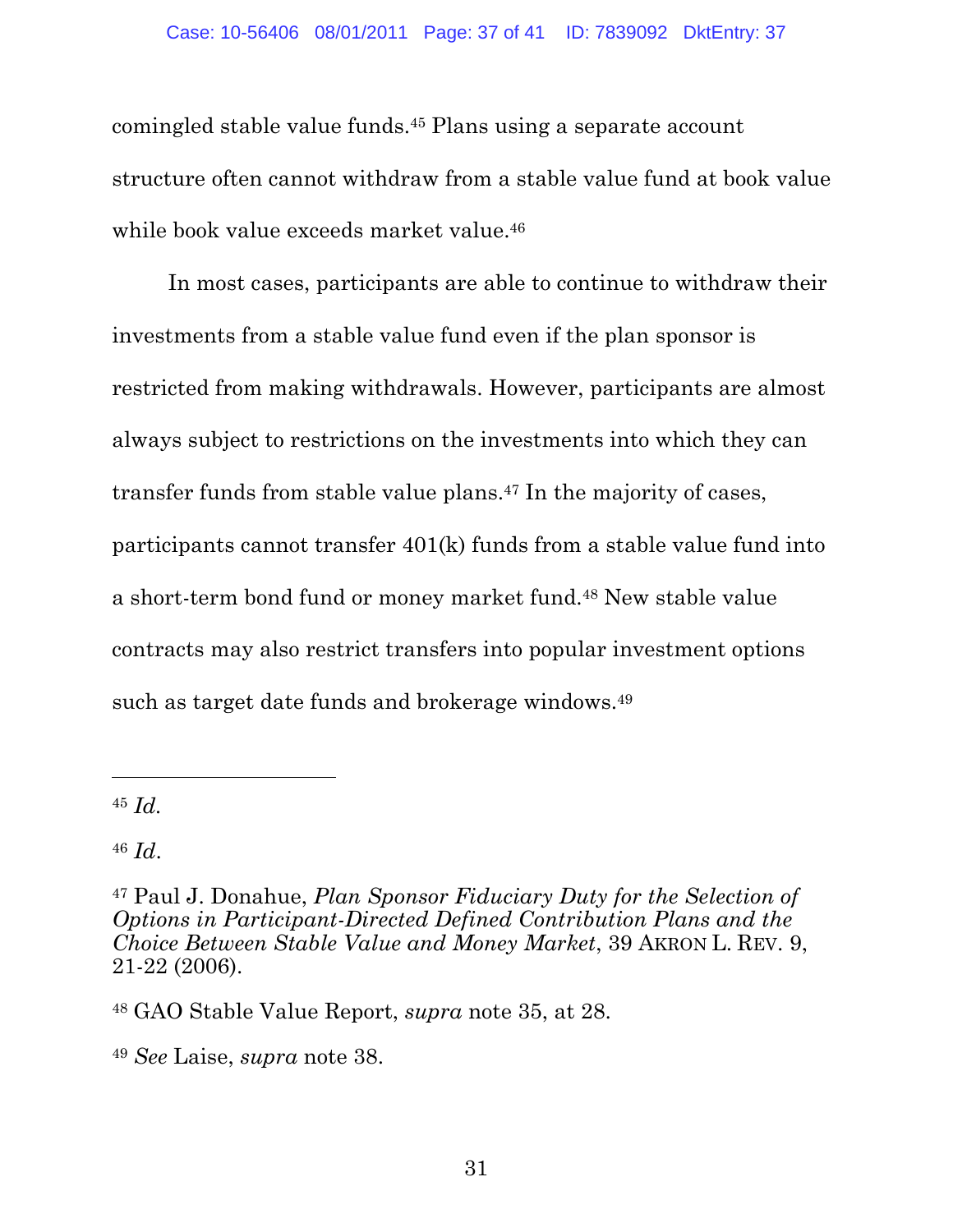Recent changes also have raised the cost of stable value funds. Wrap contract costs have increased from rates as low as 0.06 percent to as high as 0.25 percent in the past few years as the result of fewer providers offering wrap contracts and a perceived increase in the risk to the contract provider.50 Rising costs for wrap contracts have the effect of reducing participant returns in stable value funds. Lower returns have led some plan fiduciaries to reassess their decision to offer stable value funds.51

In sum, although particular stable value funds may have provided higher rates of return in recent years than particular money market funds or STIFs, those higher returns reflect greater investment risks and more limited ability of investors to redeem their holdings. For plan participants seeking an income producing, low risk, and liquid fund and for the fiduciaries of a large plan that may have hundreds or thousands of such participants at any time, including participants anticipating distributions in the near term — the choice between stable <sup>50</sup> *Id*.; *see also* GAO Stable Value Report, *supra* note 35, at 29.

<sup>51</sup> *See* Laise, *supra* note 38 (noting The Employees Retirement System of Texas's decision not to renew its contract with its stable value provider due to falling returns).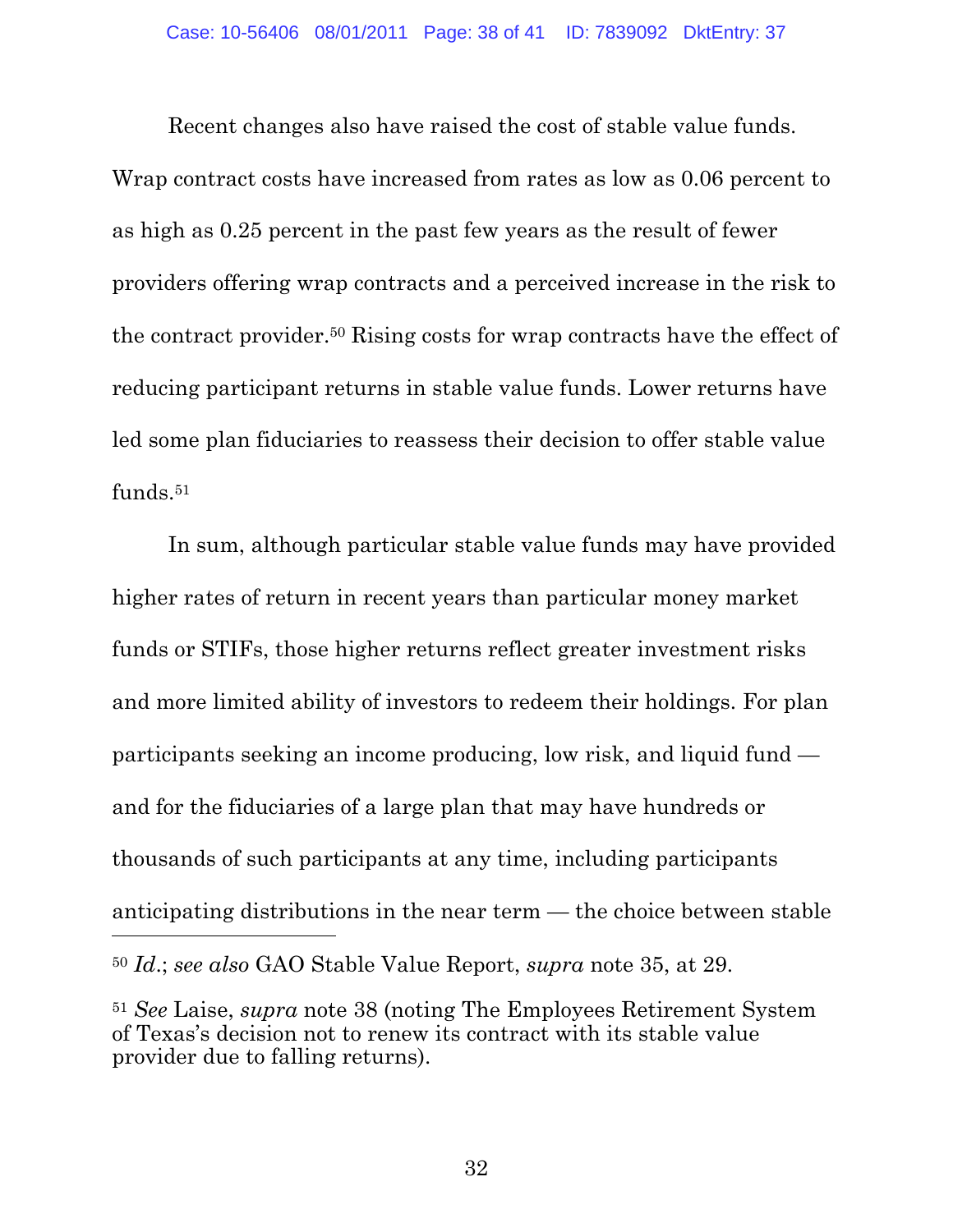value funds on one hand and money market funds and STIFs on the other is not, as Plaintiffs contend, an apples-to-apples comparison. Prudent fiduciaries might choose one, or the other, or both.<sup>52</sup>

## **CONCLUSION**

In resolving these cross-appeals, the Court should reject Plaintiffs' characterizations of mutual funds, money market funds, and STIFs. None of these types of investment option is inherently imprudent for large 401(k) plans.

 $\overline{a}$ 

Dated: August 1, 2011 Respectfully submitted,

/s/ Thomas L. Cubbage III Thomas L. Cubbage III S. Michael Chittenden COVINGTON & BURLING LLP 1201 Pennsylvania Ave. NW Washington, DC 20004-2401 202-662-6000

Counsel for *Amicus Curiae* the Investment Company Institute

<sup>52</sup> *See Tibble S.J. Order*, 639 F. Supp. 2d at 1118 (citing survey evidence in the record on the extensive use of money market funds by defined contribution funds).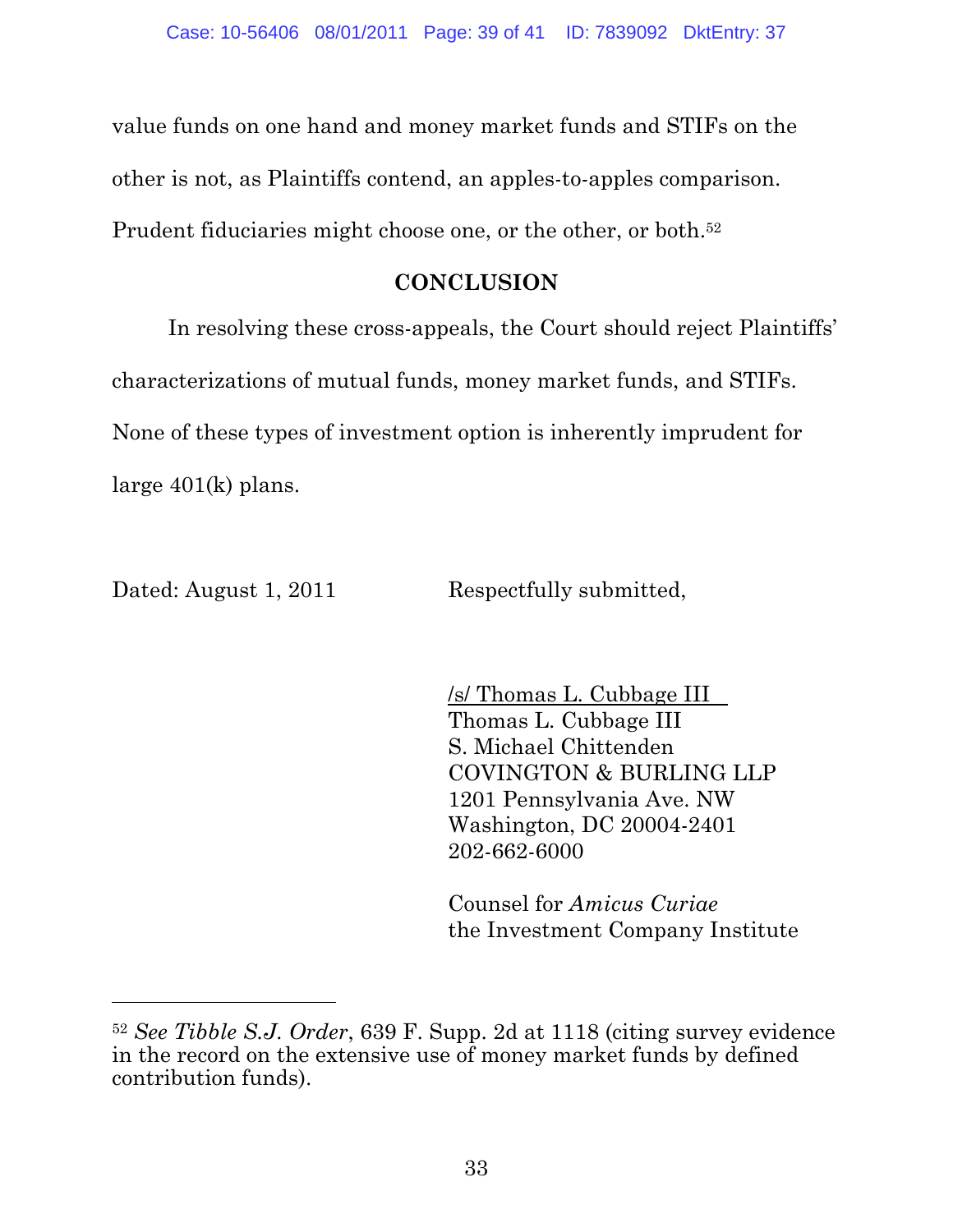## **Form 6. Certificate of Compliance With Type-Volume Limitation, Typeface Requirements, and Type Style Requirements**

- 1. This brief complies with the type-volume limitation of Fed. R. App. P. 32(a)(7)(B) because:
	- words, excluding the parts of the brief exempted by Fed. R. App. P. 32(a)(7)(B)(iii), *or*  $\overline{\mathsf{x}}$  this brief contains 5,878
	- excluding the parts of the brief exempted by Fed. R. App. P.  $32(a)(7)(B)(iii)$ .  $\Box$  this brief uses a monospaced typeface and contains lines of text,
- 2. This brief complies with the typeface requirements of Fed. R. App. P.  $32(a)(5)$ and the type style requirements of Fed. R. App. P. 32(a)(6) because:
	- $\overline{X}$  this brief has been prepared in a proportionally spaced typeface using *(state name*) *and version of word processing program)* Word 2010 (*state font size and name of type style*)Century Schoolbook 14-point font , or
	- *and version of word processing program)* with *(state number of characters per inch and name of type style)*  $\Box$  this brief has been prepared in a monospaced spaced typeface using *(state name*)

*.*

Signature /s/ Thomas L. Cubbage III

Attorney for Investment Company Institute

Date August 1, 2011